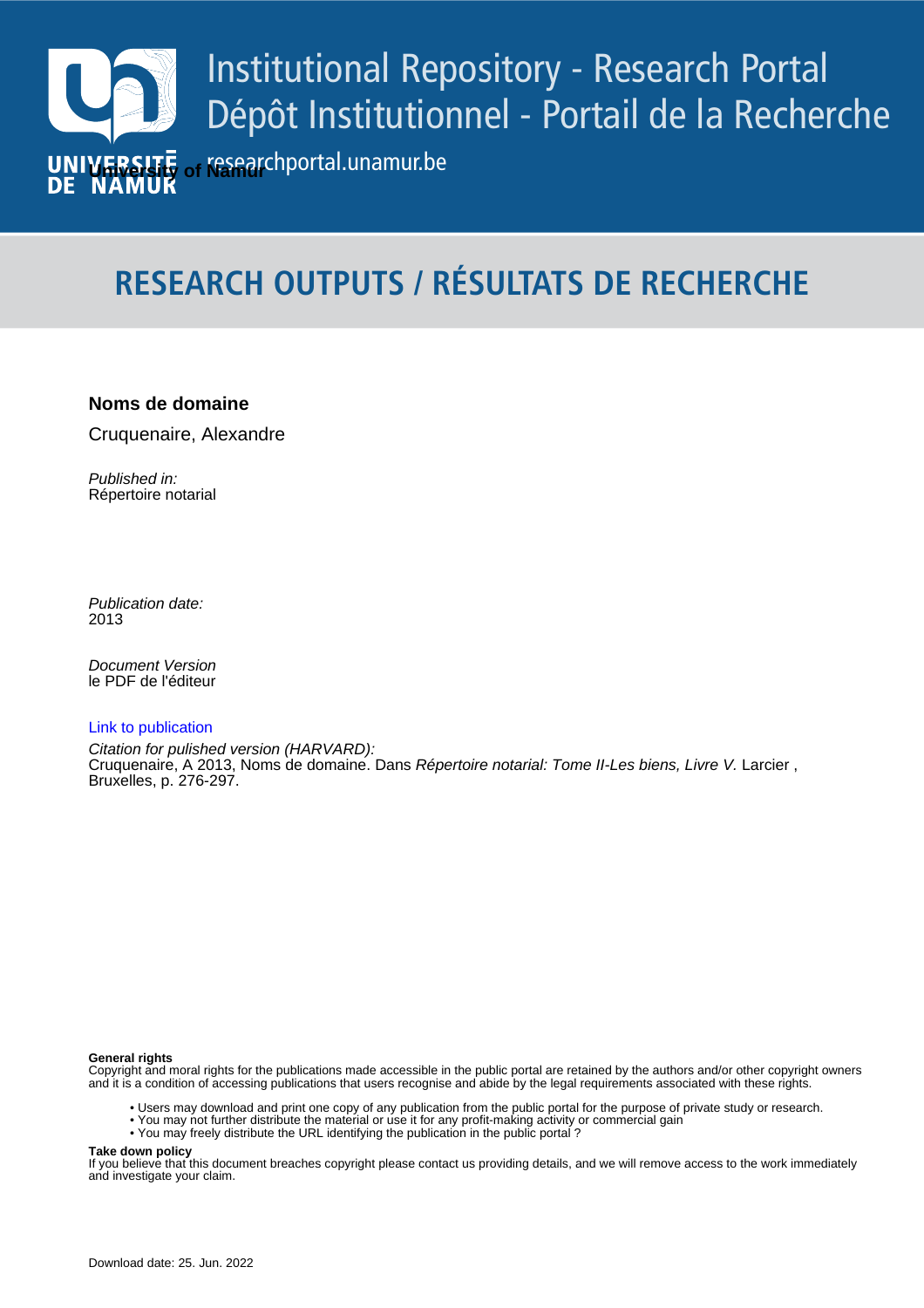#### 4

# **CHAPITRE VI**

# **NOMS DE DOMAINE**

Alexandre CRUQUENAIRE Chercheur au C.R.I.D.S. Maître de Conférences à l'Université de Namur Avocat au Barreau de Namur

#### **SECTION I**

#### **Introduction**

 $\S 1.$  - Qu'est-ce qu'un nom de domaine?

#### 181. — L'utilité du nom de domaine dans la recherche d'information sur l'internet.

Les informations disponibles sur l'Internet sont généralement présentées sous la forme de sites web ou de blogs comportant un ensemble de pages. Afin de pouvoir être visualisés sur le réseau, ces contenus doivent être enregistrés sur un ordinateur connecté au réseau.

La consultation d'une page déterminée nécessite sa localisation préalable. Différents procédés existent afin de faciliter cette opération qui s'apparente à une recherche documentaire dans une immense bibliothèque.

Des moteurs de recherche (1) offrent ainsi aux internautes la possibilité de procéder à des investigations rapides sur la base de mots-clés. Le procédé présente toutefois rapidement ses limites, car le nombre de pages web est tel qu'il n'est pas rare d'obtenir plusieurs centaines de réponses à une recherche simple.

La technique la plus rapide consiste dès lors à introduire dans son logiciel de navigation l'adresse de l'ordinateur contenant le site web désiré. Chaque ordinateur est en effet identifié sur l'internet au moyen d'un code composé d'une série de quatre nombres séparés par des points (adresse IP, pour Internet Protocol) (2). Ce type d'identifiant présente toutefois l'inconvénient majeur d'être difficilement mémorisable par les utilisateurs. Le système des noms de domaine (ou DNS, pour Domain Name System) a précisément été mis en place afin de pallier cette carence. Par ce biais, un ou plusieurs (3) noms de domaine peuvent être liés à une adresse IP, ce qui facilite considérablement la mémorisation de l'adresse d'un site et, partant, épargne de fastidieuses recherches (4).

Le nom de domaine comporte deux éléments : un élément qui est déterminé par la personne qui demande l'enregistrement du nom de domaine (5), complété d'un suffixe qui détermine le domaine dans lequel se situe le site web concerné (6). Le choix judicieux des éléments composant le nom de domaine doit assurer une mémorisation facile de l'adresse du site qui y est lié.

<sup>(1)</sup> Le plus populaire étant Google : voy. < http://www.google.com >.

<sup>(2)</sup> Ainsi, le site du Centre de Recherche Informatique, Droit et Société (CRIDS) des Facultés de Namur est hébergé sur un serveur dont l'adresse IP est : 138.48.9.7.

<sup>(3)</sup> Plusieurs sites web peuvent, en effet, être enregistrés sur un même ordinateur.

<sup>(4)</sup> L'ordinateur hébergeant le site web du CRIDS peut ainsi être atteint en introduisant le nom de domaine  $<$  crids.be $>$ .

<sup>(5)</sup> Dans l'exemple précité, l'élément < crids >.

<sup>(6)</sup> Le domaine < .be >, dans ce même cas.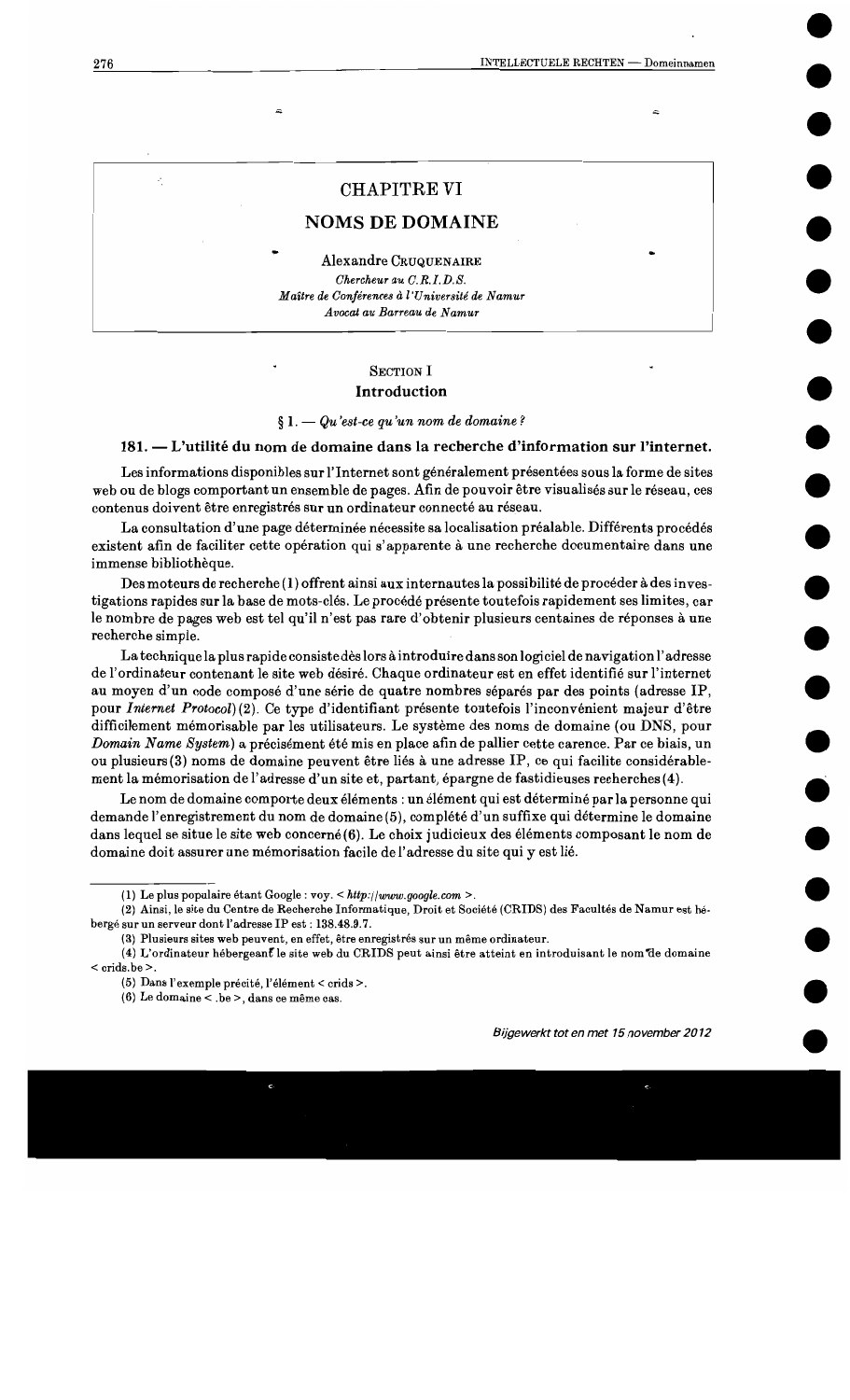# 182. — Deux catégories de domaines.

Un nom de domaine peut être enregistré dans deux types de domaines : d'une part. les domaines génériques et, d'autre part, les domaines de type « national ». Ces derniers sont caractérisés par l'usage d'un suffixe reprenant l'un des codes ISO identifiant les pays ou entités géographiques reconnus par cette norme (1), tandis que les premiers utilisent un suffixe indépendant de ces codes et déterminé par l'organisme international responsable de l'enregistrement des noms de domaine au niveau mondial, l'ICANN (Internet Corporation for Assigned Names and Numbers)(2). Un processus de création de nouveaux domaines génériques est en cours. De nouvelles extensions seront ouvertes au public en 2013 et 2014(3).

#### 183. — Comment enregistrer un nom de domaine?

L'autorité gestionnaire des domaines génériques est l'ICANN, tandis que la responsabilité des domaines de type national est confiée à des autorités locales (4). L'enregistrement d'un nom de domaine ne se fait cependant pas directement auprès de ces organismes, mais par l'intermédiaire d'un agent accrédité par eux (5). Le demandeur de nom de domaine doit en effet conclure un contrat avec un agent d'enregistrement de son choix, afin qu'un nom de domaine déterminé soit mis à sa disposition pour une période limitée. Les principaux termes de ce contrat sont fixés par l'autorité gestionnaire du domaine concerné (6).

Le choix du nom de domaine est libre, sous réserve de la règle de l'unicité des noms de domaine  $(infra, n^{\circ} 184).$ 

#### $\S 2.$  - Pourquoi les noms de domaine posent-ils problème?

## 184. — Une cause simple : le principe de l'unicité des noms de domaine.

Pour des raisons techniques, un terme ne peut être enregistré qu'une seule fois par domaine (7). Il s'agit de la règle dite du « premier arrivé, premier servi ».

Ce qui est rare étant cher, la valeur économique d'un nom de domaine pertinent est donc importante. Ainsi, pour une société belge, un nom de domaine du type < nomble associété. be > offre une excellente visibilité et sera dès lors vivement souhaité. En soi, cette caractéristique n'a rien d'exceptionnel. La situation se complique cependant au regard du droit des signes distinctifs.

<sup>(1)</sup> Ainsi, il existe des noms de domaine utilisant les suffixes suivants : < .be > (Belgique), < .fr > (France), < .de > (Allemagne),  $\langle u \rangle$  = (Royaume-Uni),  $\langle ca \rangle$  (Canada), etc.

<sup>(2)</sup> Les domaines génériques sont les suivants : < aero >, < .asia >, < .biz >, < .cat >, < .com >, < .coop >,  $\langle$  .info >, < .jobs >, < .mobi >, < .museum >, < .name >, < .net >, < .org >, < .pro >, < .tel > et < .travel >. Voy.  $\langle$  http://www.icann.org  $\rangle$ .

<sup>(3)</sup> A ce propos, voy. http://www.icann.org. Concernant les procédures spécifiques de résolution des litiges survenant dans le cadre de ce processus, voy. A. CRUQUENAIRE et J.-Fr. HENROTTE, « Le règlement extrajudiciaire des litiges en matière de propriété intellectuelle », in Droits intellectuels : le contentieux (compétence, procédures, sanctions), coll. CUP, vol. 132, B. VANBRABANT dir., Liège, Louvain-la-Neuve, Anthemis, 2012, pp. 80 à 83.

<sup>(4)</sup> Ainsi, le domaine < .be > est-il géré par l'asbl DNS-BE. Voy. < http://www.dns.be >. Pour la liste de toutes les autorités locales gestionnaires de domaines nationaux, voy. < http://www.iana.org >.

<sup>(5)</sup> Chaque autorité d'enregistrement tient à jour une liste des agents d'enregistrement qu'elle a accrédités, le demandeur de nom de domaine étant libre de faire son choix au sein de cette liste. En ce qui concerne l'ICANN, voy.  $ainsi < http://www.icann.org/en/registrars/accredicted-list.html>$ .

<sup>(6)</sup> En ce qui concerne les noms de domaine < .be >, c'est donc DNS-BE qui fixe l'essentiel des termes du contrat d'enregistrement. Voy. les conditions d'enregistrement sur le site < http://www.dns.be >. La liste des agents accrédités pour l'enregistrement de noms de domaine « .be » est également disponible sur le site web de DNS-BE. Voy. < http://  $www.dns.be/registrars/Search Alphabetical.htm?lang = fr >$ .

<sup>(7)</sup> Cela signifie, p. ex., qu'un seul nom de domaine < crid.be > pourra être enregistré.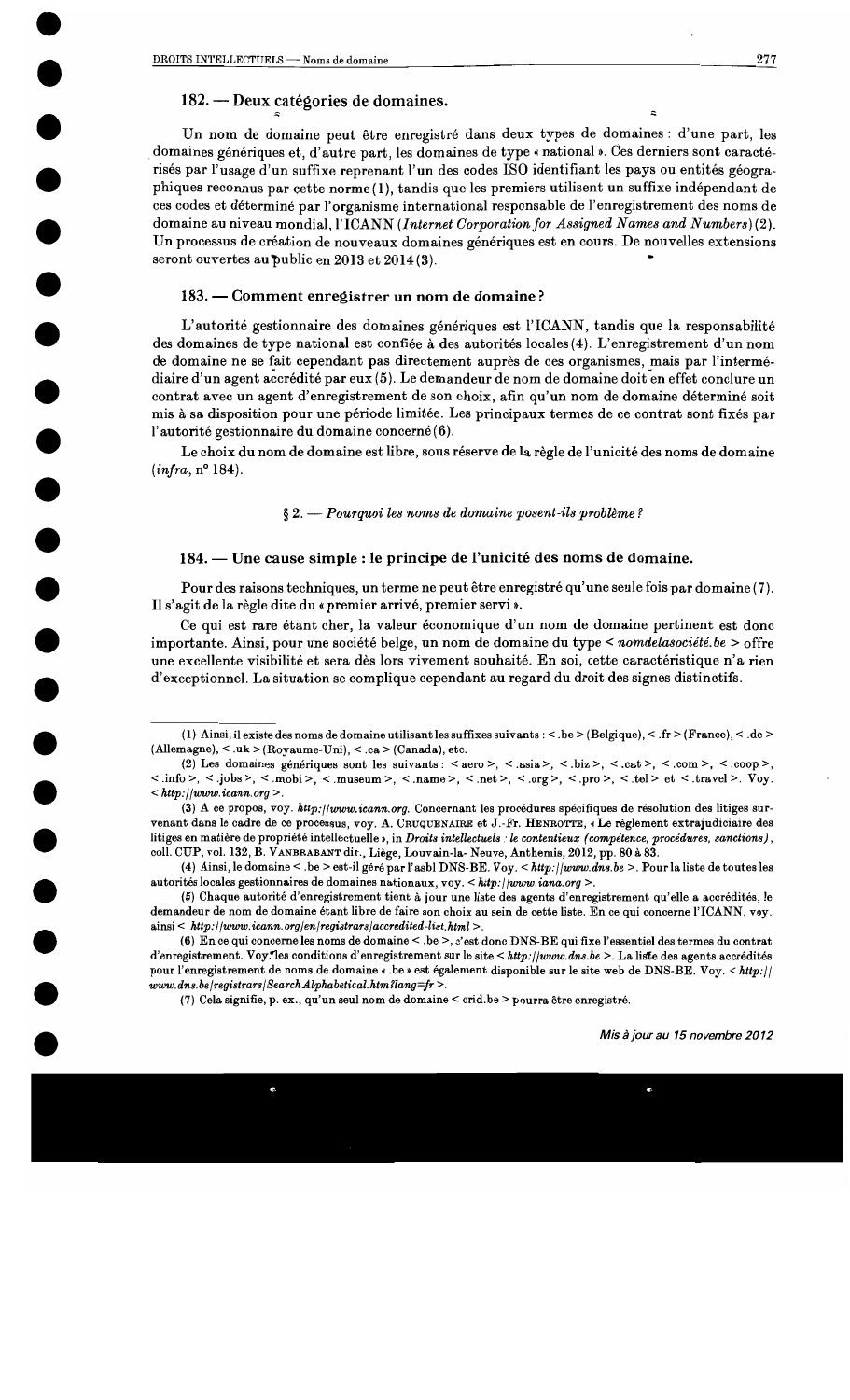# 185. — Un problème de taille : une antinomie fondamentale avec la logique du droit des signes distinctifs(1).

La protection des signes distinctifs est fondée sur différents critères autorisant l'utilisation d'un même signe par plusieurs personnes, pour autant qu'il n'existe pas de risque de confusion quant à l'origine des produits ou services auxquels se rapporte le signe concerné.

Ainsi et sous réserve du cas particulier des marques dites notoires (2), la protection des marques est conditionnée par l'accomplissement de la formalité préalable du dépôt (3) et est limitée en considération, d'une part, des catégories de produits et/ou services visées dans le dépôt (principe de Spécialité) et, d'autre part, du territoire pour lequel le dépôt est effectué (principe de territorialité). Il est donc possible que des sociétés opérant sur des marchés différents et/ou sur des espaces géographiques distincts utilisent un même signe au titre de marque (supra, n° 75 et s.).

Des limites similaires affectent la protection des noms commerciaux (4). Celle-ci est restreinte dans l'espace, en fonction du rayonnement géographique du signe (étendue de sa renommée), et, également par considération du secteur d'activités concerné (supra, n<sup>os</sup> 103 et 104)(5).

L'attribution des noms de domaine est basée sur le principe de l'unicité (règle du « premier arrivé, premier servi»). Elle ignore donc ces éléments limitatifs de la protection des signes distinctifs. Tout partage de signe dans un même domaine est par conséquent exclu, ce qui est à l'origine de nombreux différends entre titulaires de noms de domaine et tiers titulaires de droits de propriété intellectuelle (infra, nos 186 et s.).

Compte tenu de la valeur économique des noms de domaine, se pose en outre la question de leur protection juridique (infra,  $n^{\circ s}$  219 et s.).

## **SECTION II**

## Enregistrement d'un nom de domaine et droits des tiers

#### 186. — Types de litiges.

Les difficultés juridiques rencontrées en la matière peuvent être principalement rangées en deux catégories.

D'une part, l'impossibilité de partage d'un même signe favorise l'apparition de situations de concurrence qui n'existaient pas en dehors de l'internet : des parties utilisant un même signe se disputant l'utilisation du nom de domaine y correspondant  $(\S 1)$ .

D'autre part, le caractère unique des noms de domaine rend ceux-ci très attractifs, ce qui n'a pas manqué d'éveiller l'intérêt de spéculateurs peu scrupuleux. Les litiges relatifs à l'enregistrement abusif de noms de domaine se sont dès lors multipliés (§ 2).

#### $\S 1.$  -- Les situations de concurrence entre signes distinctifs

## 187. — Position du problème.

L'ignorance, par les règles d'attribution des noms de domaine, des limites traditionnelles de protection des signes distinctifs est à l'origine de situations de concurrence entre titulaires de droits. D'une part, des personnes utilisant un même signe sur des marchés géographiquement distincts

<sup>(</sup>I) Sur cette question, voy. A. CRUQUENAIRE, « L'identification sur Internet et les noms de domaine : quand l'unicité suscite la multiplicité », J.T., 2001, pp. 146-154, spéc. p. 147.

<sup>(2)</sup> Qui sont protégées indépendamment d'un éventuel dépôt (Conv. Union de Paris, art. 6bis). Sur la portée de cette notion, voy. Th. van INNIS, Les signes distinctifs, Bruxelles, Larcier, 1997, pp. 287-288.

<sup>(3)</sup> Voy. not. J.-J. EVRARD et Ph. PETERS, La défense de la marque dans le Benelux — Marque Benelux et marque communautaire, 2º éd., Bruxelles, Larcier, 2000, pp. 61 et s.

<sup>(4)</sup> Fondée sur le droit commun (C. civ., art. 1382 et 1383, ou LPMC, art. 95).

<sup>(5)</sup> Voy. Th. van INNIS, Les signes distinctifs, op. cit., pp. 44-54 (favorable à un dépassement du principe de spécialité dans certaines limites).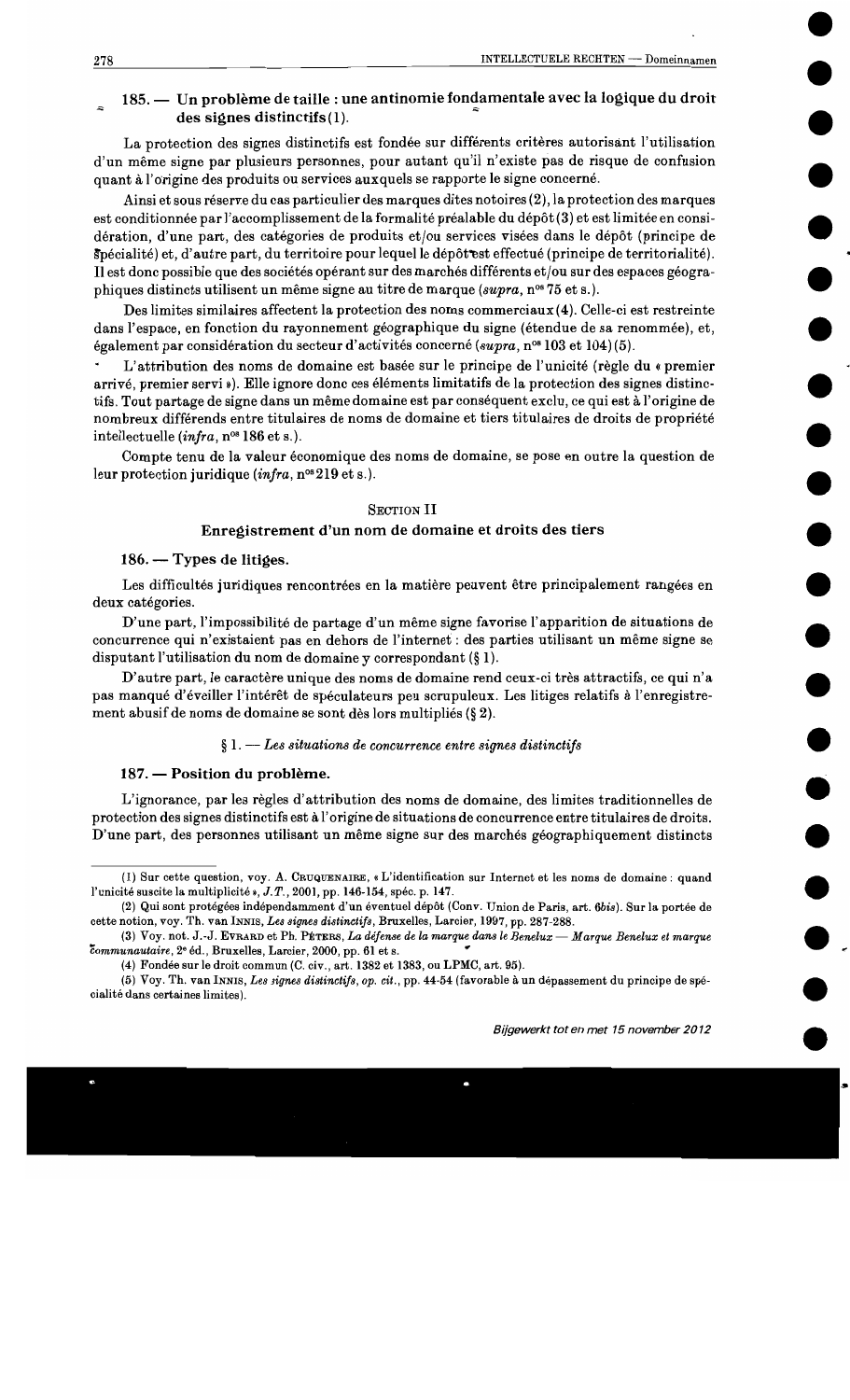peuvent se trouver en concurrence pour l'attribution d'un même nom de domaine. De même, la coexistence pacifique entre utilisateurs d'un même signe opérant dans des secteurs d'activité différents n'est plus possible sur le web compte tenu du principe de l'unicité des noms de domaine. Ces nouveaux différends posent la question de la détermination du droit dont la prévalence doit être consacrée quant à l'attribution du nom de domaine convoité par les deux parties.

Afin de faciliter la compréhension des différentes hypothèses de litiges, le lecteur est invité à se référer au tableau de synthèse inséré à la fin de la présente section (infra, n° 200).

Les hypothèses décrites ci-après le sont d'une manière abstraite. Dans la pratique, en cas de litige, il conviendra naturellement de prendre en considération toutes les circonstances propres au cas d'espèce.

A. Litiges ayant pour origine un dépassement du principe de territorialité

## 188. — Principe : l'exclusion mutuelle.

Lorsque deux parties utilisant des signes identiques ou similaires sur des marchés géographiquement distincts se trouvent en concurrence pour l'enregistrement d'un nom de domaine, aucune d'entre elles ne peut prétendre utiliser le nom de domaine sans le consentement de l'autre.

En effet, l'utilisation sur l'internet exclut la coexistence pacifique, dans la mesure où l'usage du signe litigieux entre systématiquement dans les limites de la protection du signe distinctif de chacune des parties. Ainsi, par exemple, si chacun dispose d'une marque dans son pays, l'utilisation, par l'une des parties, du signe litigieux sur l'internet enfreint les droits de l'autre partie, qui peut dès lors s'y opposer (1).

Aucune des deux parties ne peut donc utiliser le nom de domaine sans porter atteinte aux droits de l'autre, ce qui revient à en interdire l'utilisation par les deux parties.

L'évolution récente de la jurisprudence impose toutefois de nuancer cette solution radicale. En effet, le critère de la « direction d'activités » s'est progressivement imposé comme l'élément clé dans l'appréciation de l'existence d'une atteinte aux droits sur un signe distinctif. Sur cette base, les juges vont évaluer si l'utilisation d'un site web implique ou non une présence sur le marché dans lequel le plaignant est titulaire de droits intellectuels exclusifs (2).

◇ Dans son arrêt Google relatif à l'usage de marques dans le cadre de services de référencement payant, la Cour de Justice de l'Union européenne est allée un pas plus loin en considérant que l'atteinte à la marque supposait que le contenu du site web référencé ne permette pas au consommateur normalement attentif de distinguer les produits ou services offerts de ceux du titulaire de la marque (C.J.U.E. (gr. ch.), 23 mars 2010, aff. jointes C-236/08, C-237/08 et C-239/08, R.D.T.I., 2010, p. 139, obs. A. CRUQUENAIRE).

Cette dernière décision conforte la nécessité d'une prise en compte du contenu des sites web dans l'appréciation de l'atteinte aux droits intellectuels (3).

## 189. — Exceptions propres au droit des marques.

Lorsque deux titulaires de marques enregistrées sur des territoires différents sont en concurrence, le titulaire de la marque postérieure ne peut s'opposer à l'utilisation du nom de domaine par

<sup>(1)</sup> Encore faut-il que l'utilisation du nom de domaine puisse être considérée comme un usage de la marque sur le territoire couvert par les droits du concurrent, ce qui suppose une présence sur le marché de ce dernier. À ce propos, voy. spéc. Bruxelles, 2 déc. 2004, J.T., 2005, p. 338, obs. A. CRUQUENAIRE; R.D.C., 2005, p. 694.

<sup>(2)</sup> Voy. spéc. Bruxelles, 2 déc. 2004, cité à la note précédente. Sur la compétence internationale, voy. C.J.U.E., 19 avril 2012, C-513/10, J.T., 2012, p. 656; R.D.C., 2012, p. 732, somm. et p. 738, somm. (consacrant la possibilité d'agir devant les juridictions de l'Etat où la marque est enregistrée).

<sup>(3)</sup> Sur la notion d'activités « dirigées vers » dans le cadre de l'application du Règl. 44/2001 sur la compétence vis-à-vis des consommateurs, voy., dans le même sens, C.J.U.E. (gr. ch.), 7 déc. 2010, aff. jointes C-585/08 et C-144/09, (énumérant une liste non exhaustive d'éléments susceptibles de constituer des indices quant à la direction des activités).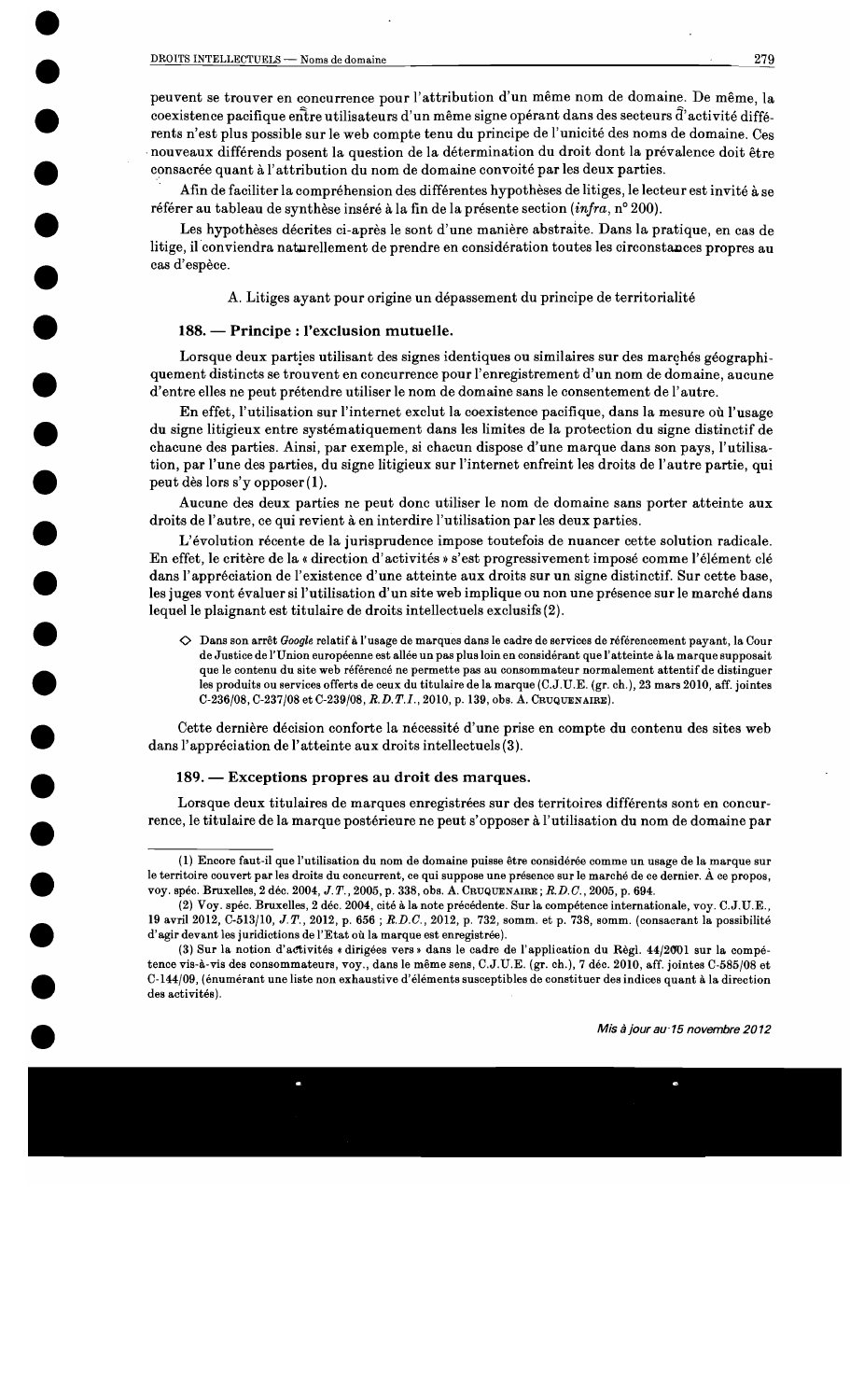le titulaire de la marque antérieure, si cette utilisation s'apparente à une utilisation « autrement que pour distinguer des produits ou services » (Conv. Benelux, 25 févr. 2005 [CBPI], art. 2.20, al. 1, d anc. L. unif. Benelux, art. 13, A, al. 1, d). En effet, le titulaire de la marque antérieure peut, dans ce cas, invoquer un juste motif compte tenu de l'antériorité de son signe (1).

De même, dans l'hypothèse d'un litige entre un titulaire de nom commercial et un titulaire de marque postérieure, le premier peut invoquer un juste motif tenant à l'antériorité de son signe, afin de fonder l'usage qu'il fait du nom de domaine « autrement que pour distinguer des produits ou services » (Conv. Benelux, 25 févr. 2005 [CBPI], art. 2.20, al. 1, d - anc. L. unif. Benelux, art. 13, A, al. 1, d). Le titulaire du nom commercial peut, par contre, s'opposer à l'usage du nom de domaine par le titulaire de la marque, dans la mesure où il existe un risque de confusion.

Les solutions diffèrent toutefois si le nom commercial antérieur est de portée locale(2). Dans ce cas, il ne peut constituer un juste motif pour l'utilisation du signe en tant que nom de domaine. Par ailleurs, la portée locale du nom commercial n'autorise pas son titulaire à interdire l'usage du nom de domaine par le titulaire de la marque postérieure.

#### 190. — Exception générale : le recours à l'abus de droit.

Le recours à la théorie de l'abus de droit pourrait offrir une solution lorsqu'il y a exclusion mutuelle, pour autant que l'une des parties puisse établir que l'opposition de l'autre à l'usage du nom de domaine lui cause un préjudice sans proportion avec l'intérêt ou le droit protégé (3).

B. Litiges ayant pour origine un dépassement du principe de spécialité

## 191. — Types de litiges — Hypothèse de base.

La solution des litiges varie en fonction de la nature des droits des parties. Il convient donc de distinguer les litiges opposant deux titulaires de noms commerciaux, les litiges entre titulaire d'un nom commercial et titulaire d'une marque et, enfin, les litiges entre titulaires de marques.

Les litiges ici évoqués concernent des parties qui, en dehors de la question de l'appropriation d'un nom de domaine, ne sont pas en situation de concurrence, dans la mesure où leur signe distinctif commun est utilisé dans des secteurs d'activités différents, ce qui écarte tout risque de confusion(4). Les parties se trouvent en concurrence par l'effet de la règle de l'unicité des noms de domaine, qui les empêche de partager un signe qu'elles ont pourtant en commun en dehors de l'internet. Se pose dès lors la question de savoir à laquelle d'entre elles le nom de domaine devrait être attribué.

#### 192. — Nom de domaine convoité par deux titulaires de noms commerciaux.

La protection du nom commercial est fondée sur le droit commun. Le titulaire du nom commercial n'est protégé que dans les limites de rayonnement de celui-ci et dans la mesure où il existe un risque de confusion entre le signe litigieux et son nom commercial (5).

Lorsque les titulaires d'un nom commercial identique se trouvent en concurrence pour l'attribution d'un nom de domaine, il ne peut y avoir violation des droits de l'un d'entre eux que dans

<sup>(1)</sup> Sur la portée de la notion de juste motif, voy. A. BRAUN, Précis des marques, 5<sup>e</sup> éd., Bruxelles, Larcier, 2009, pp. 470 et s.  $\frac{3}{2}$  - supra, n<sup>os</sup> 60 et s.

<sup>(2)</sup> Sur les limites des droits sur le nom commercial de portée locale, voy. infra, n° 179. À propos de la notion de nom commercial de portée locale, voy. Th. van INNIS, Les signes distinctifs, op. cit., pp. 61-63.

<sup>(3)</sup> A ce propos. voy. S. STIJNS, D. VAN GERVEN et P. WERY, « Les obligations : les sources -- Chronique de jurisprudence (1985-1995) », J.T., 1996, p. 707, nº 45.

<sup>(4)</sup> Ne seront donc pas envisagés tci, les cas de coexistence de signes qui sont problématiques en dehors du web également, car, dans ces circonstances, la question de l'attribution du nom de domaine ne constitue qu'une des conséquences du litige et non sa cause.

<sup>(5)</sup> Sur les limites de la protection du nom commercial, voy. supra, nº 103 et 104.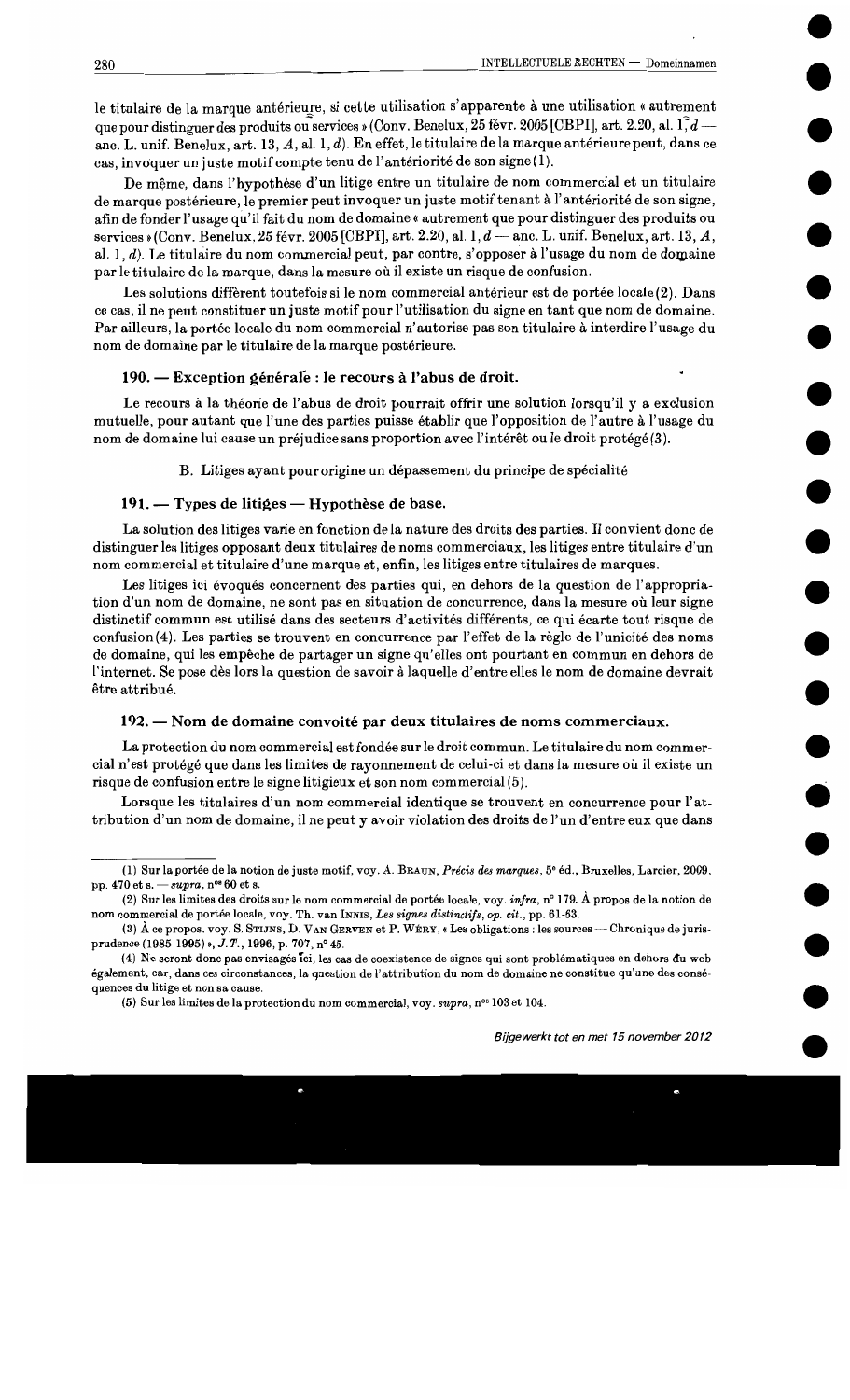le cas où le nom de domaine serait utilisé d'une manière induisant un risque de confusion entre les deux titulaires. Or, par hypothèse, tout risque de confusion est absent en l'espèce  $(1)$ .

Puisque rien ne s'oppose à l'utilisation du nom de domaine par les titulaires des noms commerciaux identiques, ils devront être départagés par les règles d'enregistrement des noms de domaine. En d'autres termes, le nom de domaine sera attribué au premier qui en fera la demande, conformément à la règle classique du « premier arrivé, premier servi ».

La théorie de l'abus de droit pourrait toutefois, le cas échéant, autoriser une autre solution (2).

# 193. — Nom de domaine convoité par le titulaire d'un nom commercial et le titulaire d'une marque

## a) La marque est antérieure au nom commercial.

Compte tenu de la nature différente des signes en concurrence, il convient d'opérer une distinction en fonction de leurs situations temporelles respectives.

Le type d'utilisation du nom de domaine détermine la solution à ce premier type de litige.

En cas de concurrence avec un signe qui est utilisé à d'autres fins que la distinction de produits ou services (3), l'article 2.20, al. 1, d, de la Convention Benelux du 25 février 2005 [CBPI] (anc. LBM, art. 13, A, al. 1, d) offre une large protection au titulaire de la marque (4). Ce dernier devrait dès lors pouvoir revendiquer le nom de domaine litigieux.

Le titulaire du nom commercial ne peut obtenir gain de cause que s'il démontre que son utilisation du signe en tant que nom de domaine peut s'appuyer sur un juste motif. La jurisprudence interprète toutefois cette notion d'une manière très étroite : il convient d'établir la nécessité (non la simple commodité) d'utiliser le signe commun en tant que nom de domaine pour participer à la vie des affaires (5). L'existence d'un droit antérieur ne permettant pas de s'opposer à l'enregistrement de la marque peut être pris en compte au titre de juste motif. Cette possibilité n'est toutefois pas exploitable ici puisque, par hypothèse, la marque est antérieure au nom commercial.

Si l'utilisation du nom de domaine s'apparente à une utilisation au titre de marque, c'est-àdire pour désigner des produits ou services, l'article 2.20, al. 1, d, de la Convention Benelux du 25 février 2005 [CBPI] (anc. LBM, art. 13, A, al. 1, d) ne s'applique pas, vu qu'il couvre seulement l'utilisation du signe « autrement que pour distinguer des produits »(6). Il convient donc d'examiner si, en considération du contenu du site web lié au nom de domaine, ce dernier est utilisé plutôt comme un nom commercial (identifiant les activités de son titulaire) ou comme une marque (distinguant des produits ou services).

Lorsque le signe est utilisé afin de distinguer des produits ou services, le titulaire de la marque doit invoquer les points a, b ou c de l'article 2.20, al. 1, de la Convention Benelux du 25 février 2005 (anc. LBM, art. 13, A, al. 1). Le titulaire de la marque peut s'opposer à une telle utilisation du signe en relation avec des produits ou services *identiques* à ceux visés dans l'acte de dépôt de sa marque (Conv. Benelux, 25 févr. 2005, art. 2.20, al. 1,  $a$  - anc. LBM, art. 13, A, al. 1, a), ou en relation avec des produits ou services similaires à ceux-ci (Conv. Benelux, 25 févr. 2005, art. 2.20, al. 1, b - anc. LBM, art. 13,  $A$ , al. 1, b), mais à condition, dans ce dernier cas, qu'il existe un risque de confusion (7). Enfin,

(3) Utilisation pour identifier les activités du titulaire du nom de domaine, p. ex.

(6) En ce sens, voy. not. L. VAN BUNNEN et A. PUTTEMANS, « Marques et signes distinctifs — Examen de jurisprudence (1970-1992) », R.C.J.B., 1994, pp. 130 et s., nº 48.

(7) Ces deux cas ne sont toutefois pas relevants en l'espèce, voy. supra, n° 191.

<sup>(1)</sup> Voy. p. ex., Bruxelles, 4 mars 2010, Ing.-cons., 2010, p. 95; J.L.M.B., 2011, p. 751.

<sup>(2)</sup> A propos des conditions de recours à cette théorie, voy.  $supra$ , n° 190.

<sup>(4)</sup> Toutefois, si le consommateur moyen peut percevoir un lien entre l'usage du nom commercial et les produits ou services offerts par le titulaire du nom commercial, il y aura usage du signe au titre de marque. En ce sens, voy. C.J.C.E., 11 sept. 2007, aff. Céline, C-17/06, disponible sur le site web de la Cour, à l'adresse http://curia.europa.eu.

<sup>(5)</sup> A. BRAUN, Précis des marques, op. cit., n° 411. Voy., p. ex., Comm. Liège, 10 mars 2009, Ing.-cons., 2009, p. 735 (évoquant la notion de juste motif à propos d'un conflit entre marque et termes composés par la combinaison de parties de noms patronymiques concernant le nom de domaine « stuv.com »).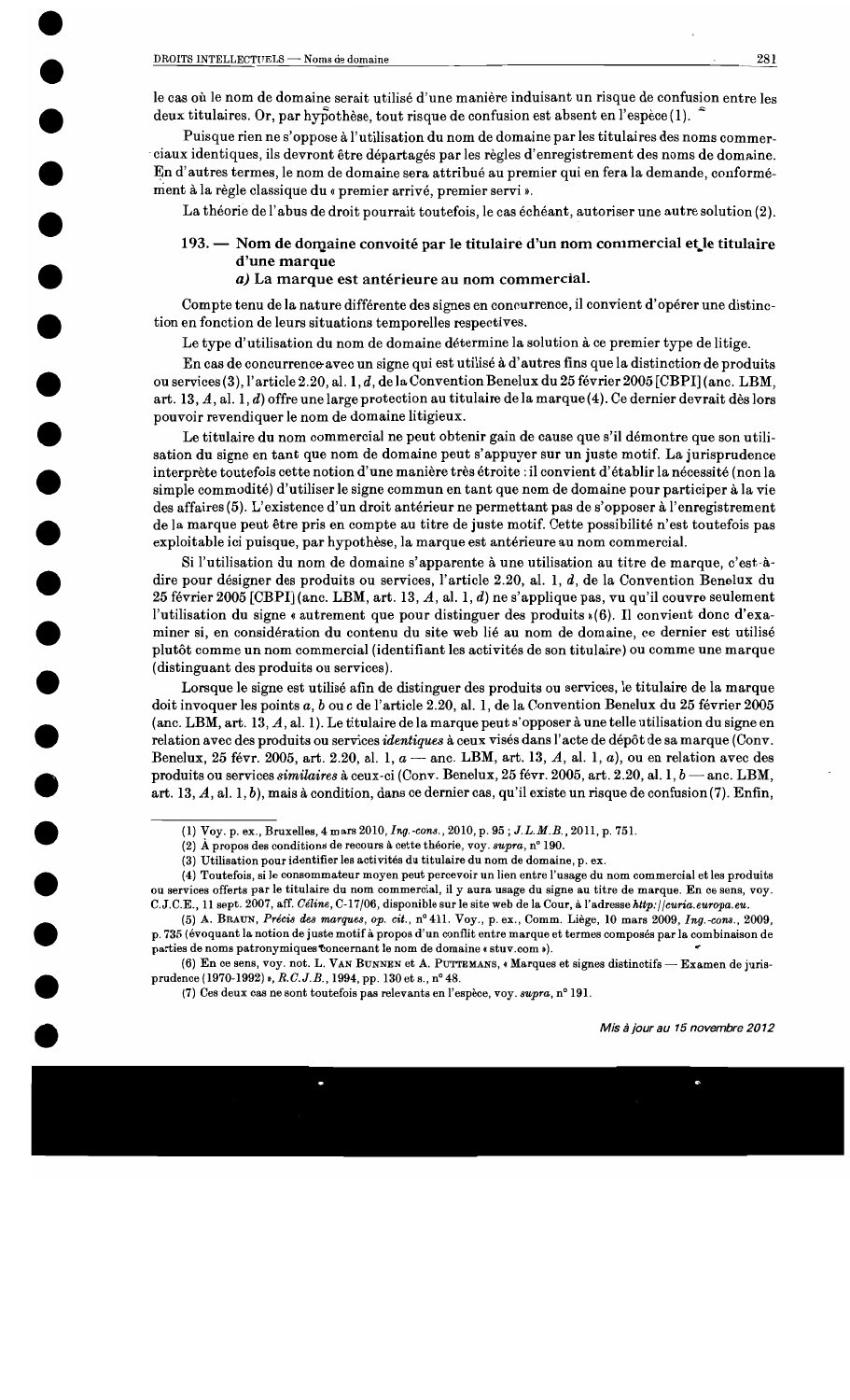si la marque jouit d'une renommée dans le Benelux (1), son titulaire peut s'opposer à l'utilisation du signe pour désigner des produits ou services d'autres types (Conv. Benelux, 25 févr. 2005, art. 2.20, al.  $1, c -$ LBM, anc. art. 13, A, al. 1, c). Dans le cadre d'un litige entre parties exerçant leurs activités dans des secteurs différents, le titulaire du nom commercial pourrait conserver le nom de domaine si le titulaire de la marque ne peut justifier de la renommée de sa marque dans le Benelux.

De son côté, le titulaire du nom commercial ne pourrait s'opposer à l'utilisation du nom de domaine enregistré par le titulaire de la marque antérieure, dans la mesure où il n'existe pas de risque de confusion entre les signes.

# 194. — b) Le nom commercial est antérieur à la marque.

La protection du nom commercial repose sur l'existence d'un risque de confusion avec la marque postérieure.

S'il est avéré, c'est l'existence même de la marque qui peut être remise en cause, faute de disponibilité du signe au moment de son enregistrement (2).

Si le-risque de confusion n'est pas présent, la solution doit être fondée sur les règles d'enregistrement des noms de domaine, car aucune des parties ne devrait pouvoir interdire à l'autre d'utiliser le nom de domaine.

Le titulaire du nom commercial ne peut en effet rien contre le titulaire de la marque, faute de risque de confusion entre les signes.

Pour sa part, le titulaire de la marque ne peut s'opposer à l'usage du nom de domaine par le titulaire du nom commercial, car la protection de la marque au-delà du principe de spécialité n'est possible que lorsque l'utilisation du signe ne repose pas sur un juste motif. Or, le juste motif est établi en présence d'un signe antérieur qui n'est pas de nature à faire obstacle au dépôt de marque. C'est précisément le cas ici, puisqu'en l'absence de risque de confusion, le droit antérieur sur le nom commercial ne permet pas d'interdire l'usage d'une marque identique. Ce droit antérieur peut toutefois être pris en considération au titre de juste motif au sens de l'article 2.20, al. 1, c ou d, de la Convention Benelux du 25 février 2005 (anc. LBM, art. 13, A, al. 1, c ou d), afin de faire échec aux prétentions du titulaire de la marque (3).

## 195. — c) Le nom commercial est antérieur à la marque mais n'a qu'une portée locale.

Si le nom commercial antérieur est de portée locale(4), il ne permet pas de remettre en cause la validité de la marque. Le titulaire du nom commercial local ne peut davantage interdire l'usage de la marque dans sa zone de rayonnement géographique car il n'est pratiquement pas raisonnable de fractionner le territoire sur lequel une marque peut être utilisée (5). Il serait pareillement abusif que le titulaire du signe de portée locale puisse interdire au titulaire de la marque d'utiliser celle-ci sur le web sous prétexte que ce dernier est également accessible depuis la zone de rayonnement du nom commercial local.

La marque ne peut, quant à elle, être invoquée pour interdire l'usage de ce nom commercial, conformément à l'article 2.23, alinéa 2, de la Convention Benelux du 25 février 2005 (anc. LBM, art. 13, A, al. 8)(6). L'usage de ce nom commercial constitue en outre un juste motif au sens de l'ar-

(5) Ibidem,  $n^{os} 73-75$ .

(6) En vertu duquel « le droit exclusif à la marque n'implique pas le droit de s'opposer à l'usage, dans la vie des affaires, d'un signe ressemblant qui tire sa protection d'un droit antérieur de portée locale, si ce droit est reconnu en

<sup>(1)</sup> A propos de la portée de cette exigence, voy. A. BRAUN, Précis des marques, 5° éd., Bruxelles, Larcier, 2009, nº 176bis et Th. van INNIS, Les signes distinctifs, Bruxelles, Larcier, 1997, nº 554 et s.

<sup>(2)</sup> Sur l'exigence de disponibilité du signe en tant que condition de validité de la marque, voy. A. BRAUN, Précis des marques, op. cit., n° 133 et s.  $-$  supra, n° 58.

<sup>(3)</sup> Voy. cependant infra, n° 195, lorsque le nom commercial antérieur est de portée locale.

<sup>(4)</sup> À propos de la notion de nom commercial de portée locale, voy. Th. van INNIS, Les signes distinctifs, op. cit., pp. 61-63.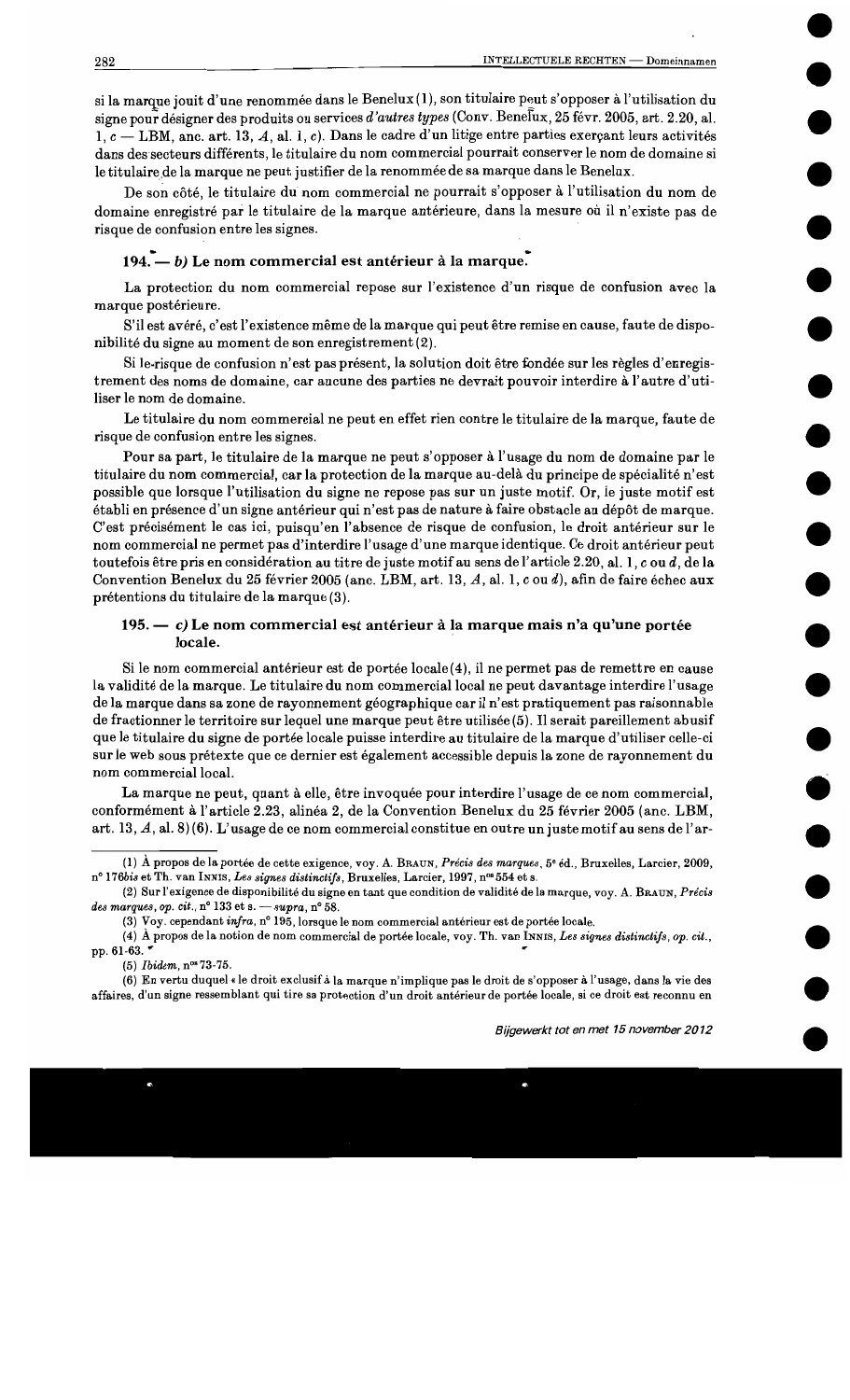ticle 2.20, al. 1, d, de la Convention Benelux du 25 février 2005 (anc. LBM, art. 13, A, al. 1, d)(1). Le titulaire de la marque peut, par contre, interdire au titulaire du nom commercial local l'usage du nom de domaine y correspondant, car l'utilisation du signe sur l'internet implique un dépassement des limites géographiques de la zone de rayonnement du nom commercial local. Le titulaire de ce dernier ne devrait dès lors pas pouvoir invoquer de juste motif pour une telle utilisation du signe commun(2). Pour autant que les autres conditions d'application de l'article 2.20, al. 1, d, de la Convention Benelux du 25 février 2005 (anc. LBM, art. 13, A, al. 1, d) soient réunies, et en particulier l'exigence d'un usage du signe « autrement que pour distinguer des produits ou services », le titulaire de la marque peut interdire l'utilisation du nom de domaine par le titulaire du nom commercial antérieur. Si le nom de domaine est utilisé pour distinguer des produits ou services, le titulaire de la marque ne pourra s'opposer à cet usage que pour autant qu'il démontre la renommée de sa marque sur le territoire Benelux.

#### 196. — Nom de domaine convoité par deux titulaires de marques.

Les bases juridiques permettant de régler ce type de différend varient en fonction du type d'usage du nom de domaine.

Si le nom de domaine n'est pas utilisé pour distinguer des produits ou services, se pose la question de l'applicabilité de la disposition de l'article 2.20, alinéa 1, d, de la Convention Benelux du 25 février 2005 [CBPI] (anc. LBM, art. 13, A, al. 1, d). Celle-ci pourra être invoquée dans la mesure où l'utilisation du nom de domaine par un tiers, fût-il lui-même titulaire d'une marque, porte préjudice au caractère distinctif de la marque ou en tire indûment profit. En matière de noms de domaine, on songe particulièrement au dommage causé à la fonction publicitaire de la marque. Selon la jurisprudence de la Cour de Justice, il y a atteinte à la fonction publicitaire lorsque l'usage du signe protégé comme marque « porte atteinte à l'emploi de la marque, par son titulaire, en tant qu'élément de promotion des ventes ou en tant qu'instrument de stratégie commerciale »(3). Dans plusieurs arrêts, la Cour a cependant restreint la portée de la fonction publicitaire de la marque, en particulier dans le cadre d'une exploitation sur Internet (4).

Il convient toutefois de se pencher sur la possibilité d'une cause de justification de l'atteinte ainsi portée à la marque. Un juste motif peut être invoqué dans deux hypothèses seulement : en cas de nécessité d'usage du signe ou en cas d'exercice d'un droit propre antérieur qui n'est pas susceptible de faire obstacle au dépôt de la marque (5). Si la première hypothèse doit être écartée en l'absence de nécessité (6) à l'usage d'un nom de domaine plutôt qu'un autre, l'exercice des droits afférents à une marque antérieure pourrait constituer un juste motif. Ces droits ne permettent en effet pas de s'opposer au dépôt de la marque postérieure en vertu du principe de spécialité (7), mais leur usage à d'autres fins que la distinction de l'origine de produits ou services (en tant que nom de domaine) cause un préjudice au titulaire de la marque postérieure (atteinte à la fonction

vertu des dispositions légales de l'un des pays du Benelux et dans la limite du territoire où il est reconnu ». À ce propos, voy. A. BRAUN, Précis des marques, op. cit., nº 413.

<sup>(1)</sup> Voy. Th. van INNIS, Les signes distinctifs, op. cit.,  $n^{\circ}$  560.

<sup>(2)</sup> En ce sens, voy. Conv. Benelux, 25 févr. 2005, art. 2.23, al.  $2 -$ LBM, anc. art. 13, A, al. 8, selon lequel les restrictions ainsi imposées aux droits du titulaire de marque sont limitées à la zone de rayonnement du signe de portée locale (« dans la limite du territoire où il est reconnu »).

<sup>(3)</sup> Voy. spéc. C.J.C.E., 18 juin 2009, aff. L'Oréal, C-487/07, disponible sur le site web officiel de la Cour, à l'adresse http://curia.europa.eu, points 58, 65 et 78 à 80. A ce propos, voy. aussi S. DUSOLLIER, « Les droits intellectuels (chronique décembre 2008 - octobre 2009) »,  $J.D.E., 2010, p. 55.$ 

<sup>(4)</sup> C.J.U.E., 23 mars 2010, aff. Google Adwords, C-236/08, R.D.T.I., 2010, p. 139, obs. A. CRUQUENAIRE. C.J.U.E., 22 sept. 2011, aff. Interflora, C-323/09, R.D.C., 2012, pp. 101 et 562, note X.

<sup>(5)</sup> Sur la notion de juste motif, voy. C. DE WANDELEER, « Le juste motif au regard de l'article 2.20.1.d) CBPI »,  $I.R./D.I., 2006, pp. 347 et s.$ 

<sup>(6)</sup> Au sens de la Convention Benelux du 25 févr. 2005.

<sup>(7)</sup> Sauf dans l'hypothèse d'une marque notoirement connue (Conv. Benelux, 25 févr. 2005, art. 2.4, e - anc. LBM, art. 4, 5°). Sur la distinction entre marque « renommée » et marque « notoirement connue », voy. Th. van INNIS, Les signes distinctifs, op. cit.,  $n^{\circ} 555$  - supra,  $n^{\circ} 58$ .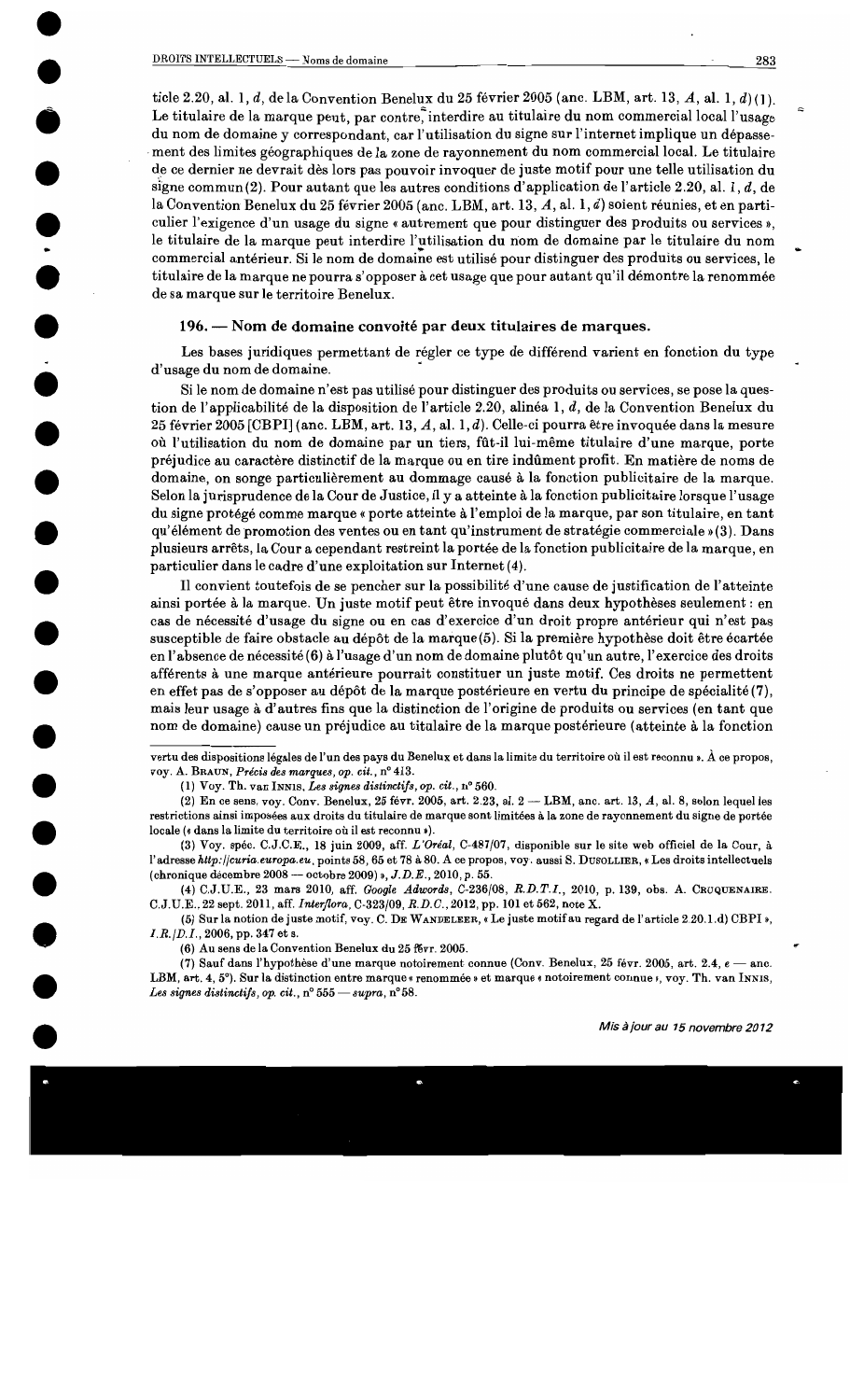publicitaire de la marque). Leur exercice devrait donc être considéré comme un juste motif(1). Sous réserve de l'interférence éventuelle de la théorie de l'abus de droit (supra, n° 190), seul le titulaire de la marque antérieure devrait donc pouvoir utiliser le nom de domaine y correspondant.

Lorsque, par contre, le nom de domaine est utilisé pour distinguer des produits ou services, le titulaire de marque désirant s'y opposer ne peut invoquer que les dispositions des points  $a, b$  ou  $c$ de l'article 2.20, alinéa 1, de la Convention Benelux du 25 février 2005 (anc. LBM, art. 13, A, al. 1). Il lui faut dès lors établir que l'usage du nom de domaine a pour finalité de distinguer des produits ou services identiques (a) ou similaires (b) à ceux visés dans son titre de marque (2). Seul le titulaire d'une marque renommée pourra s'opposer à l'utilisation du nom de domaine y correspondant pour désigner des produits ou services d'un autre type (c). Si sa marque est antérieure, le titulaire du nom de domaine pourra toutefois faire échec à une telle action dans la mesure où son utilisation du signe en tant que nom de domaine s'appuie sur un juste motif. Ici également, seul le titulaire de la marque la plus ancienne devrait donc pouvoir utiliser le nom de domaine sans enfreindre les droits de l'autre partie.

> C. Litiges ayant pour origine un'dépassement cumulé des principes de territorialité et de spécialité

## 197. — Hypothèses où le signe antérieur est un nom commercial.

Compte tenu de l'absence de risque de confusion, le titulaire du nom commercial ne peut s'opposer à l'utilisation du nom de domaine.

Le titulaire de la marque ne le peut davantage, vu l'existence d'un droit antérieur sur le nom commercial, constituant un juste motif au sens des points c ou d de l'article 2.20, alinéa 1, de la Convention Benelux du 25 février 2005 (anc. LBM, art. 13, A, al. 1, c ou d).

Si le nom commercial est de portée locale, il ne peut toutefois constituer un juste motif quant à l'utilisation du signe en tant que nom de domaine.

#### 198. — Hypothèse d'une marque antérieure à un nom commercial.

Le titulaire du nom commercial ne peut s'opposer à l'usage du nom de domaine compte tenu de l'absence de risque de confusion.

Le titulaire de la marque peut s'opposer à l'usage du nom de domaine, pour autant que cet usage puisse être couvert par l'article 2.20, alinéa 1, d, de la Convention Benelux du 25 février 2005 (anc. LBM, art. 13, A, al. 1, d), c'est-à-dire constitue un usage « autrement que pour distinguer des produits ou services ». S'il s'agit d'un usage pour distinguer des produits ou services, le titulaire de la marque devra s'appuyer sur l'article 2.20, al. 1, c, de la Convention Benelux du 25 février 2005 (anc. LBM, art. 13, A, al. 1, c), qui requiert que la marque jouisse d'une renommée dans le territoire du Benelux. À défaut, le titulaire de la marque ne peut s'opposer à l'utilisation du nom de domaine par le titulaire du nom commercial.

#### 199. — Hypothèse d'une marque antérieure à une autre marque.

Le titulaire de la marque postérieure ne pourra s'opposer à l'utilisation du nom de domaine par le titulaire de la marque antérieure, car ce dernier peut invoquer l'existence d'un juste motif(3) compte tenu de l'antériorité de son signe.

<sup>(1)</sup> En ce sens, Th. van INNIS, Les signes distinctifs, op. cit., n° 560 (bien que n'envisageant pas expressément le cas d'une marque déposée pour une autre catégorie de produits ou services).

<sup>(2)</sup> Ce qui semble difficilement concevable puisque, par hypothèse, les marques respectives portent sur des catégories de produits ou services différentes.

<sup>(3)</sup> Au sens de l'art. 2.20, al. 1, c (usage du nom de domaine pour distinguer des produits ou services) ou d (autre usage du nom de domaine) de la Conv. Benelux du 25 févr. 2005 (anc. L. unif. Benelux, art. 13, A, al. 1, c).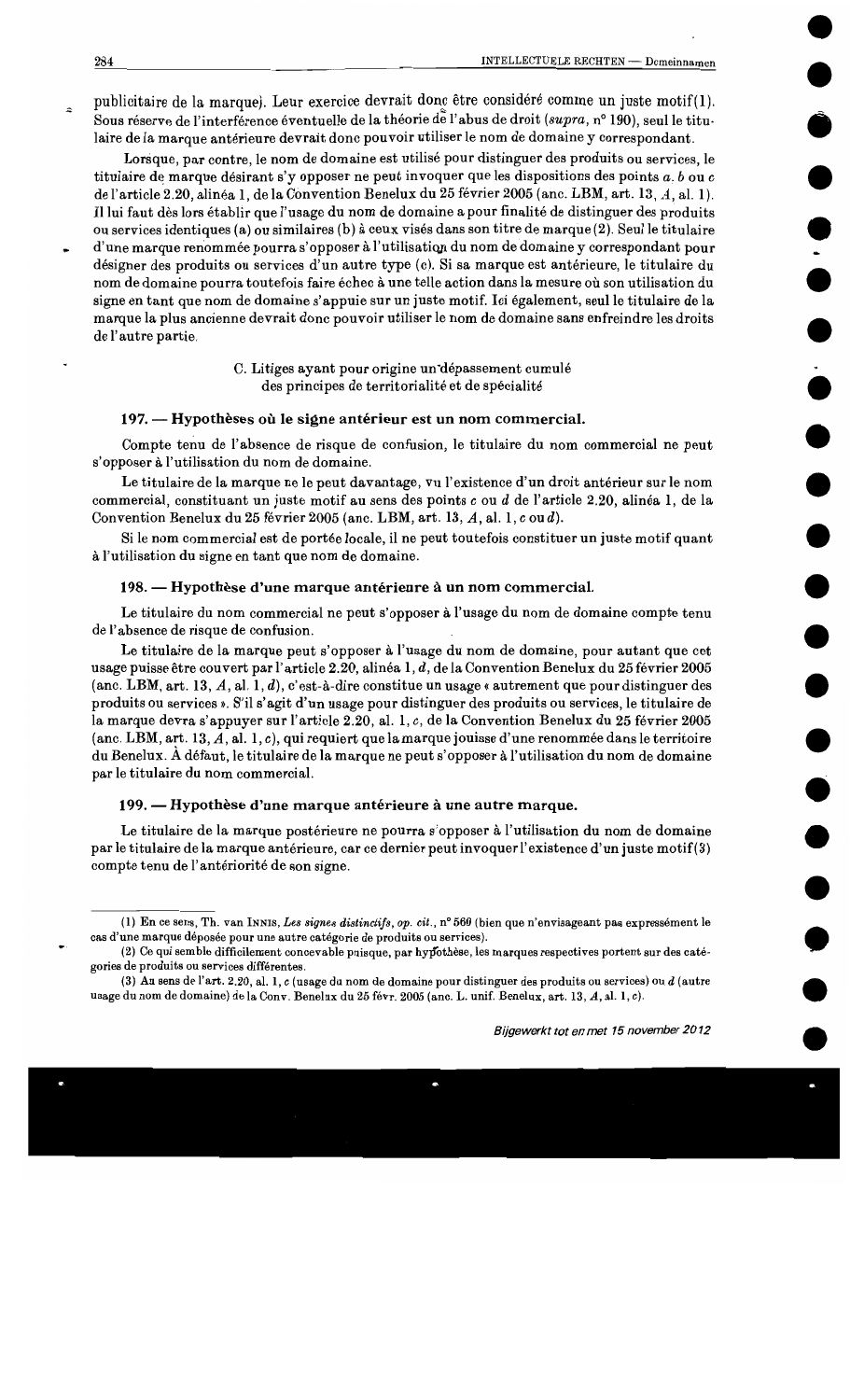Le titulaire de la marque antérieure peut interdire l'usage du nom de domaine « autrement que pour distinguer des produits ou services » (Conv. Benelux, 25 févr. 2005, art. 2.20, al. 1,  $d$  – and L. unif. Benelux, art. 13, A, al. 1, d). Si le nom de domaine est utilisé pour distinguer des produits ou services, il ne le peut que dans la mesure où sa marque jouit d'une renommée sur le territoire du Benelux.

## D. Les situations de concurrence entre signes distinctifs

#### 200. — Tableau de synthèse.

Le tableau ci-dessous envisage les différentes situations de concurrence entre titulaires de signes distinctifs par rapport à l'appropriation d'un nom de domaine.

Le signe 1 est antérieur au signe 2.

La solution du litige dépend de plusieurs éléments liés à l'étendue et à la nature des activités des parties.

Lorsque le signe postérieur est un nom commercial, il convient de prendre en considération le domaine d'activité de son titulaire (abréviation « act. »; identique ou différent de celui du titulaire du signe antérieur) ainsi que son rayonnement géographique (abréviation « terr. »; signe utilisé ou non sur le même territoire que celui couvert par les droits sur le signe antérieur).

Lorsque le signe postérieur est une marque, l'évaluation de la situation de concurrence envisage le type de produits ou services pour lesquels la marque est déposée (abréviation « prod. »; même type ou non que pour la marque ou les activités du titulaire du signe antérieur) ainsi que le(s) territoire(s) couvert(s) par le signe (abréviation « terr. »; territoire identique ou non à celui couvert par le droit antérieur).

| signe<br>postérieur<br>signe<br>antérieur | Nom<br>commer-<br>cial 2<br>$(\text{act.} =$ :<br>$ter =$ | Nom<br>commer-<br>cial 2<br>$(\text{act.} \neq)$<br>$\text{terr.} =$ | Nom<br>commer-<br>cial <sub>2</sub><br>$(\text{act.} =$ ;<br>terr. $\neq$ | Nom<br>commer-<br>cial 2<br>$(\text{act.} \neq$<br>terr. $\neq$ ) | (prod.<br>三家<br>$\text{term} =$ | $M$ arque $2 \mid M$ arque $2 \mid$<br>$i$<br>$terr. = 1$ | Marque 2<br>$prod =:  $<br>$\text{term.} \neq$ | Marque 2<br>$(prod. =)$<br>terr. $\neq$ |
|-------------------------------------------|-----------------------------------------------------------|----------------------------------------------------------------------|---------------------------------------------------------------------------|-------------------------------------------------------------------|---------------------------------|-----------------------------------------------------------|------------------------------------------------|-----------------------------------------|
| Nom commercial 1                          | (1)                                                       | (2)                                                                  |                                                                           | (4)                                                               | (5)<br>(6)                      | (7)<br>(8)                                                | (10)                                           | (12)                                    |
| Marque 1                                  | (14)                                                      | (15)                                                                 |                                                                           | (18)                                                              | (20)                            | (21)                                                      | <b>THE</b>                                     | (13)<br>(25)                            |
|                                           |                                                           | (16)                                                                 |                                                                           | (19)                                                              |                                 | (22)                                                      | (24)                                           | (26)                                    |

#### Légende



= seul le titulaire du signe antérieur peut s'opposer à l'utilisation du nom de domaine

 $=$  seul le titulaire du signe postérieur peut s'opposer à l'utilisation du nom de domaine

 $=$  chacune des deux parties peut s'opposer à l'utilisation du nom de domaine par l'autre

 $=$  aucune des parties ne peut s'opposer à l'utilisation du nom de domaine par l'autre

#### Explication des cases du tableau

(1) La validité du nom commercial 2 peut être remise en cause. Voy. supra, n° 192.

- $(2)$  Voy. supra,  $n^{\circ}$  192.
- (3) Voy. supra, nº 190.
- $(4)$  Voy.  $supra$ , n° 197.
- (5) La validité de la marque 2 peut être discutée.

(6) Si le nom commercial est de portée locale, il ne permet pas de s'opposer à l'usage du nom de domaine par le titulaire de la marque 2. À l'inverse, le titulaire de la marque 2 peut s'opposer à l'usage du nom de domaine par le titulaire du nom commercial local —  $supra$ , n° 195.

 $(7)$  Vov. supra,  $n^{\circ}$  194.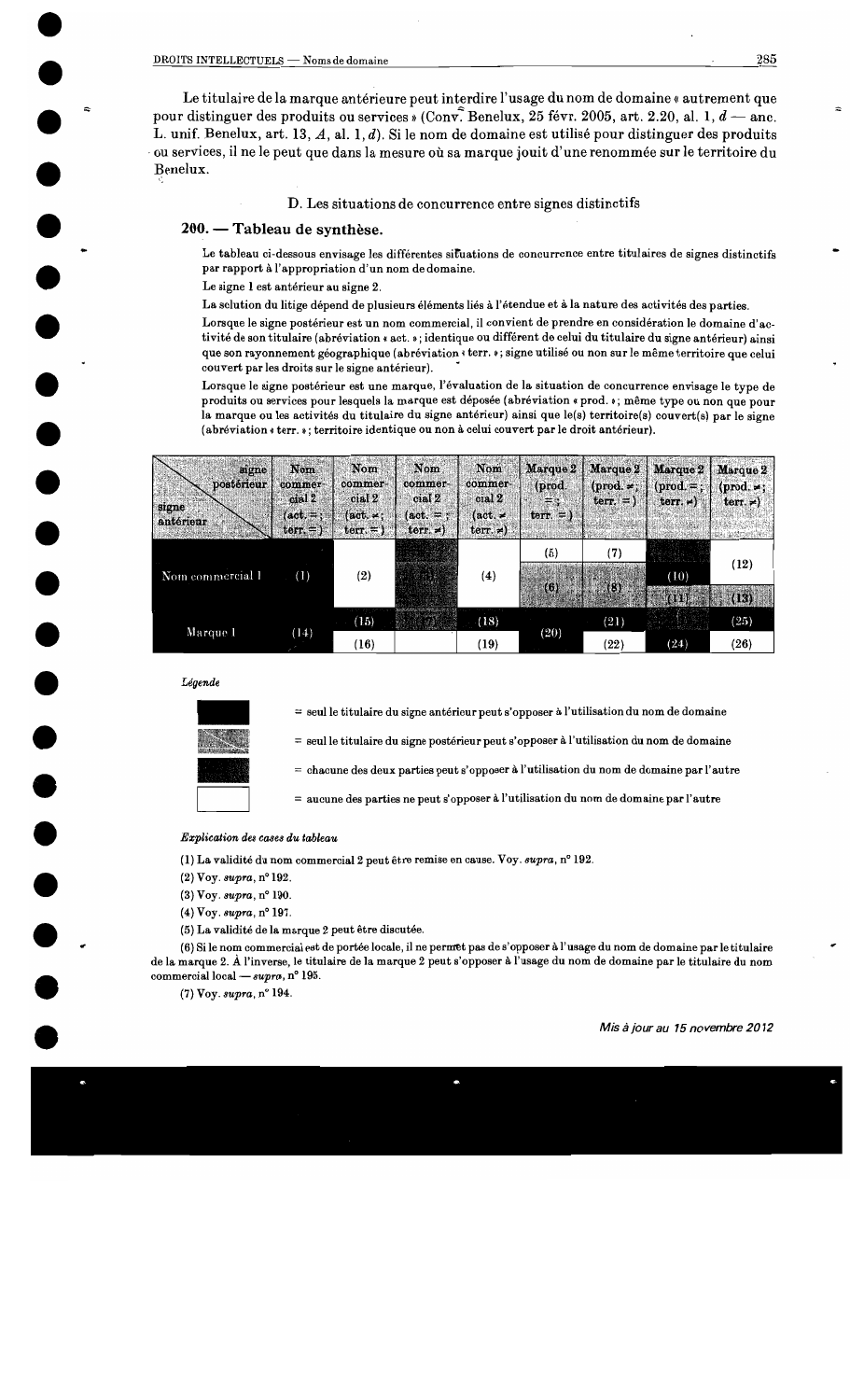(8) Si le nom commercial antérieur est de portée locale et que le nom de domaine est utilisé « autrement que pour distinguer des produits ou services », le titulaire de la marque peut s'opposer à l'utilisation du nom de domaine. Si le nom  $\approx$ commercial est de portée locale, mais que le nom de domaine est utilisé afin de distinguer des produits ou services, le titulaire de la marque ne pourra s'opposer à cet usage que s'il justifie de la renommée de sa marque dans le Benelux (à défaut. vov. case 7)  $-suvra$ , n° 195.

 $(9)$  Voy. supra, n° 188.

 $(10)$  Voy.  $supra$ , n° 189.

(11) Si le nom commercial est de portée locale, il ne peut constituer un juste motif. Il ne peut davantage permettre à son titulaire de s'opposer à l'usage du nom de domaine par le titulaire de la marque - supra, n° 189.

 $(12) \text{Voy. } \text{supra, } n^{\circ} 197.$ 

(13) Si le nom commercial est de portée locale, il ne peut constituer un juste motif. Il ne peut davantage permettre à son titulaire de s'opposer à l'usage du nom de domaine par le titulaire de la marque — supra, n° 197.

(14) La validité du nom commercial 2 peut être contestée compte tenu de l'existence antérieure d'une marque.

 $(15)$  Voy. supra, n° 193.

(16) Si le nom de domaine est utilisé afin de distinguer des produits ou services et que la marque ne jouit pas d'une renommée dans le Benelux, aucune des parties ne peut s'opposer à l'utilisation du nom de domaine par l'autre - supra, n° 193.

(17) Voy. supra, nº 188.

 $(18)$  Voy. supra, n° 198.

(19) Si le nom de domaine est utilisé afin de distinguer des produits ou services et que la marque n'est pas renommée dans le Benelux, le titulaire de celle-ci ne peut s'opposer à l'utilisation du nom de domaine par le titulaire du nom commercial - supra,  $n^{\circ}$  198.

(20) La validité de la marque 2 peut être contestée.

 $(21)$  Voy. supra, n° 196.

(22) Si le nom de domaine est utilisé afin de distinguer des produits ou services et que la marque 1 n'est pas renommée dans le Benelux, le titulaire de celle-ci ne peut s'opposer à l'utilisation du nom de domaine par le titulaire de la marque 2supra, nº 196.

 $(23)$  Voy.  $supra$ , n° 188.

(24) Si le nom de domaine est utilisé autrement que pour distinguer des produits ou services, le titulaire de la marque 2 ne peut s'y opposer, car le titulaire de la marque 1 peut invoquer un juste motif compte tenu de l'antériorité de son signe  $-sumra, n^{\circ} 189.$ 

(25) Voy. supra, nº 199.

(26) Si le nom de domaine est utilisé afin de distinguer des produits ou services et que la marque 1 n'est pas renommée dans le Benelux, le titulaire de celle-ci ne peut s'opposer à l'utilisation du nom de domaine par le titulaire de la marque 2 supra, nº 199.

 $\S 2. - L$ 'enregistrement abusif d'un nom de domaine

## 201. — Définition de l'enregistrement abusif d'un nom de domaine.

Selon un rapport de l'Organisation mondiale de la propriété intellectuelle (OMPI — supra, n°7), l'enregistrement d'un nom de domaine sera considéré comme abusif(1) lorsque trois conditions sont remplies :

- le nom de domaine est identique, ou ressemble au point de prêter à confusion, à une marque de produits ou de services sur laquelle un tiers a des droits;
- le titulaire du nom de domaine n'a ni droit ni intérêt légitime par rapport au nom de domaine litigieux;
- le nom de domaine a été enregistré et est utilisé de mauvaise foi (2).
- $\Diamond$  Pour un exemple intéressant à propos d'un enregistrement passif de nom de domaine, voy. Bruxelles (9<sup>e</sup> ch.), 6 mai 2009, J.L.M.B., 2010, p. 218 (fondé sur les dispositions du Règl. 874/2004 relatif aux principes applicables au domaine « .eu »).

<sup>(1)</sup> La pratique de l'enregistrement abusif de noms de domaine est également désignée par le terme anglais de cybersquatting.

<sup>(2)</sup> OMPI, La gestion des noms et adresses de l'internet : questions de propriété intellectuelle, Rapport final concernant le processus de consultation de l'OMPI, 30 avril 1999, disponible sur le site web officiel de l'OMPI, à l'adresse  $\langle$  http://arbiter.wipo.int/processes/process1/report/doc/report-fr.doc >, p. 62, n° 171.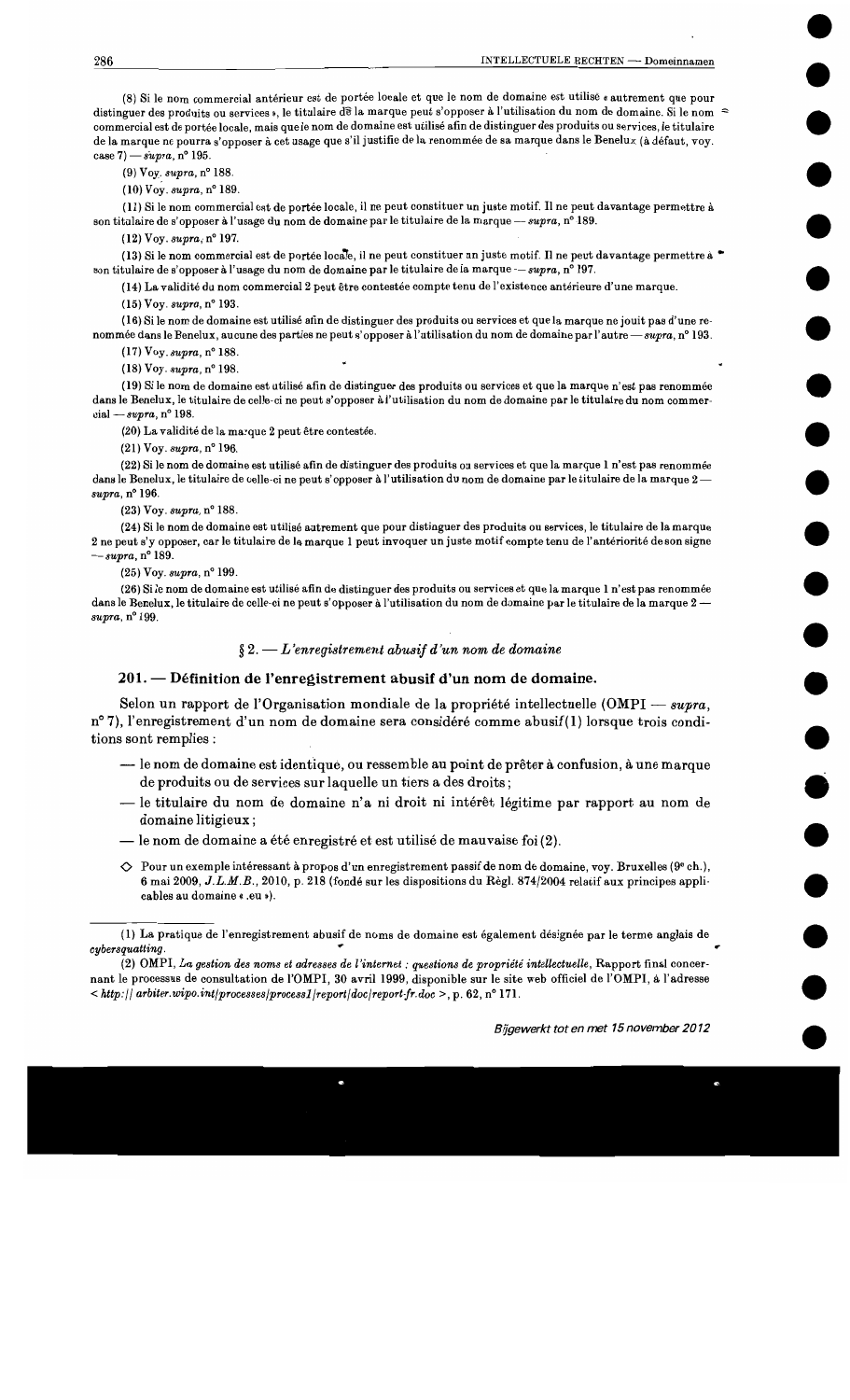# 202. — Un phénomène de grande ampleur.

L'enregistrement abusif de noms de domaine est favorisé par la facilité et la rapidité des modes d'enregistrement des noms de domaine. En effet, dans la plupart des domaines, aucun contrôle a priori n'est en principe exercé quant au respect des droits des tiers, ce qui permet à quiconque $(1)$ d'enregistrer un nom de domaine correspondant à un signe distinctif utilisé par un tiers.

Les premières victimes de ces agissements déloyaux furent de grandes sociétés commerciales. Des personnalités du spectacle et de la politique furent ensuite également touchées par le phénomène, qui concerne désormais potentiellement toute personne physique ou morale utilisant un élément d'identification dans le cadre de ses activités.

A. Pourquoi des règles particulières ?

## 203. — La difficile application du droit commun.

Les actions judiciaires des victimes d'enregistrements abusifs de noms de domaine doivent être fondées sur le droit commun et les règles protégeant les signes distinctifs. Plusieurs difficultés apparaissent à cet égard.

La lenteur des procédures judiciaires ordinaires constitue un problème particulier dans un contexte comme celui de l'internet.

La survenance de nouveaux types de litiges pose inévitablement la question de l'adéquation des catégories juridiques existantes. Interrogation qui fut à l'origine de certaines hésitations de la jurisprudence, confrontée aux premiers cas d'enregistrement abusif de noms de domaine (2).

## 204. — Les procédures en référé.

Les procédures judiciaires accélérées du type référé offrent l'avantage d'une plus grande célérité, mais n'aboutissent qu'à des décisions rendues au provisoire. L'exigence du provisoire ne doit cependant pas être mal comprise. A tort, elle est parfois perçue comme un obstacle à des mesures susceptibles de porter atteinte de manière définitive et irrémédiable aux droits des parties (3) alors que son seul objet est de marquer les limites de la portée de la décision de référé par rapport à la compétence du juge du fond(4).

Il ne serait donc pas fondé, pour le juge des référés, de refuser le transfert d'un nom de domaine (5) en se retranchant derrière l'exigence du provisoire (6). L'article 584, alinéa 1, du Code judiciaire autorise en effet toute mesure provisoire que les circonstances requièrent (7). Il n'y a donc pas de raison justifiant l'exclusion, par principe, d'un transfert de nom de domaine en référé. Compte tenu de la portée limitée de l'ordonnance de référé, ce transfert se fera toutefois dans l'attente de la décision du juge du fond qui, seul, tranchera la question de manière définitive.

(6) Toutefois en ce sens, voy. Civ. Liège (réf.), 28 nov. 2001, R.R. n° 01/705/C, Juristenkrant, 2002, n° 53, p. 12.

(7) Rép. not., « Les référés » (P. MARCHAL), t. XIII, l. VII, éd. 1992, n° 81.

 $\sim$ 

<sup>(1)</sup> Pour autant qu'il soit le premier, compte tenu du principe de l'unicité des noms de domaine (supra, n° 168).

<sup>(2)</sup> Cette pratique étant considérée tantôt comme conforme, tantôt comme contraire aux usages honnêtes en matière commerciale.

<sup>(3)</sup> A ce propos, voy. S. BEERNAERT, « Algemene principes van het civile kort geding », R. W., 2001-2002, pp. 1341 et s., spéc. n<sup>os</sup> 19 et s.

<sup>(4)</sup> Voy. ainsi Rép. not., « Les référés » (P. MARCHAL), t. XIII, l. VII, éd. 1992, n<sup>os</sup> 24 et s. et G. de LEVAL, « L'examen du fond des affaires par le juge des référés », J.T., 1982, p. 423, n° 14.

<sup>(5)</sup> On entend par « transfert », l'opération par laquelle l'autorité gestionnaire d'un domaine met fin au droit d'utilisation d'un nom de domaine détenu par une personne afin d'attribuer simultanément ce droit d'utilisation à un tiers. À propos du fôle des autorités gestionnaires de domaines, voy. supra, n° 167. Sur la fiature du droit d'utilisation d'un nom de domaine, voy. infra, nº 219.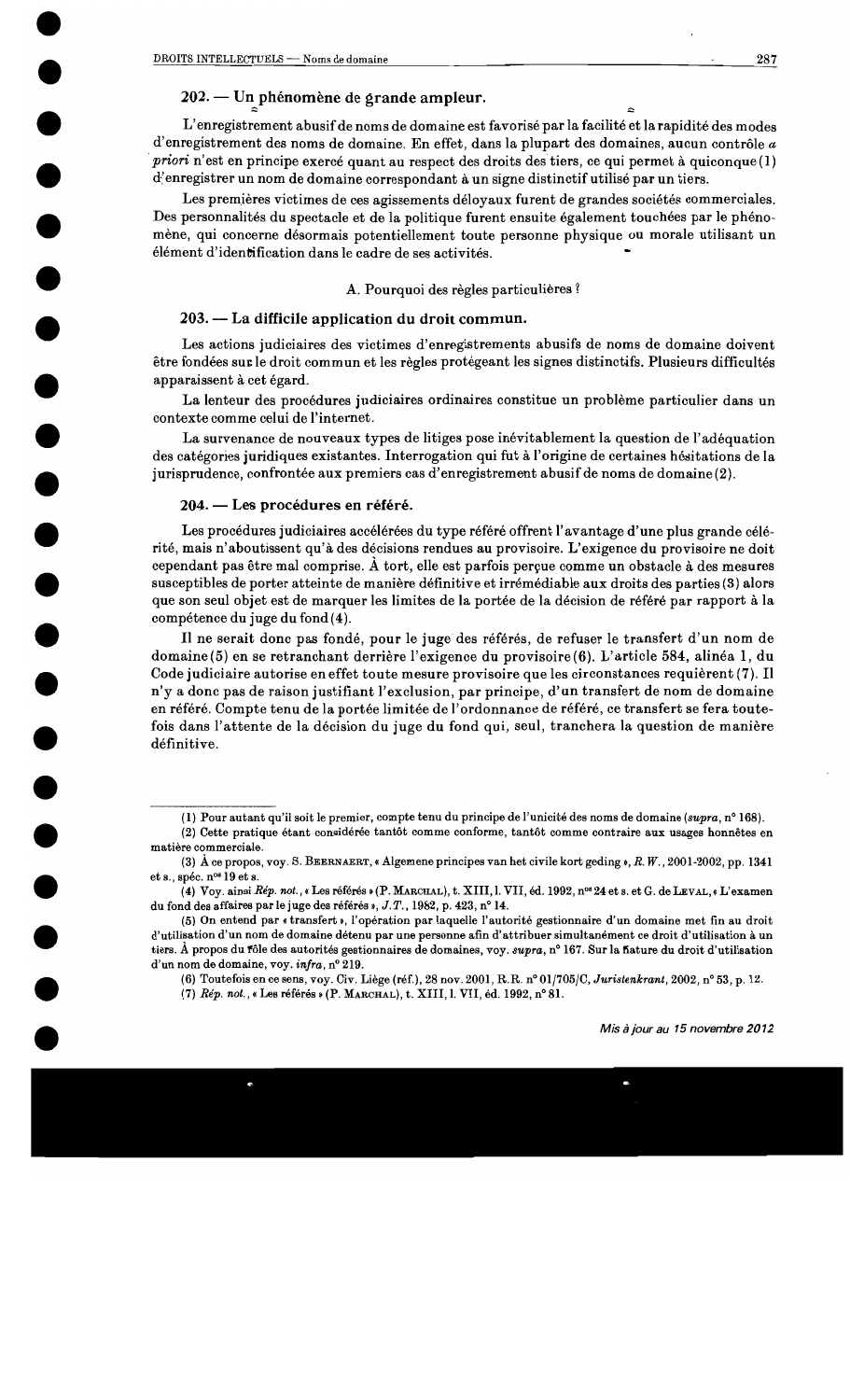# 205. - L'action en cessation commerciale.

L'action en cessation présente, quant à elle, le double avantage de la rapidité (1) et de la solution au fond. De nombreux plaideurs ont ainsi invoqué la violation de l'article 93 de la loi sur les pratiques du commerce (devenu l'art. 95 de la LPMC), considérant que l'enregistrement abusif d'un nom de domaine constitue un acte contraire aux usages honnêtes en matière commerciale.

Le champ d'application de cette procédure est toutefois limité. En effet, le titulaire du nom de domaine devait, sous le régime de l'ancienne LPC du 14 juillet 1991, être un « vendeur » au sens de l'article ler, 6°, de cette loi, ce qui rendait la solution inopérante face à un particulier. Avec l'adoption de la loi du 6 avril 2010 sur les pratiques du marché (LPMC), la notion « d'entreprise » s'est substituée à celle de « vendeur », et élargit quelque peu le champ d'application ratione personae de la législation.

En outre, la grande plasticité de la notion d'acte contraire aux usages honnêtes en matière commerciale (pratiques honnêtes du marché) constitue parfois un inconvénient du point de vue de la prévisibilité des décisions du juge. Si la jurisprudence est à présent fermement établie dans le sens d'une contravention aux usages honnêtes(2), l'enregistrement abusif d'un nom de domaine avait néanmoins été jugé, dans un premier temps, conforme aux usages honnêtes en matière commerciale (3).

Enfin, les pouvoirs du juge des cessations sont strictement déterminés, ce qui signifie que l'action en cessation fondée sur l'article 95 de la L.P.M.C. (infra, n° 814 et s.) a pour seul objet de dresser un constat d'infraction et d'adresser au défendeur les injonctions positives ou négatives nécessaires pour y mettre fin(4). Le juge des cessations pourrait donc, dans ce cadre, ordonner au titulaire d'un nom de domaine de cesser d'utiliser celui-ci. Il ne pourrait, par contre, pas ordonner un transfert du nom de domaine, car cela excéderait ce qui est nécessaire à la cessation de l'infraction constatée (5).

#### 206. — Conclusion : les limites du droit commun.

Les voies offertes par le droit commun n'apportent donc que des réponses parcellaires ou incertaines à la problématique de l'enregistrement abusif des noms de domaine. Raison pour laquelle d'autres types de solutions ont été envisagés.

#### B. Dispositions légales spécifiques

#### 207. — L'exemple américain : l'Anti-Cybersquatting Consumer Protection Act.

Le législateur américain a été le plus prompt à réagir. Le 29 novembre 1999, il a ainsi adopté l'Anti-Cybersquatting Consumer Protection Act, qui modifie la législation fédérale en matière de marques (Lanham  $Act(6)$ ). Cette législation spécifique à la lutte contre le cybersquatting apporte plusieurs innovations intéressantes, et notamment la possibilité de contourner l'exigence traditionnelle de l'utilisation commerciale de la marque par le contrefacteur. En vertu de cette loi, le

<sup>(1)</sup> Étant conduite « comme en référé ».

<sup>(2)</sup> Voy. Bruxelles, 1et avril 1998, J.L.M.B., 1998, p. 1588 et obs. E. WERY; Computerr., 1998, p. 176; Ing.-cons., 1998, p. 270; D.C.C.R., 1998, p. 157, note Y. JOMOUTON; Ann. prat. comm., 1998, p. 467; R.D.C., 1998, p. 475; D.I.T., 1999/4, p. 68, note A. CRUQUENAIRE; J.D.S.C., 2001, p. 56, note B. VOGLET. Dans le même sens, voy. not. Comm. Bruxelles (réf.), 15 sept. 1999, Ann. prat. comm., 1999, p. 722, note B. DE NAYER; Comm. Anvers (réf.), 7 janv. 1999, Ann. prat. comm., 1999, p. 572.

<sup>(3)</sup> Comm. Bruxelles (réf.), 11 juin 1997, Computerr., 1997/5, p. 230, note P. GOETHALS; Ann. prat. comm., 1997, p. 487; R.D.C., 1997, p. 726. Sur les hésitations de la jurisprudence, voy. A. CRUQUENAIRE, « Les signes distinctifs », in Droit de l'informatique et des technologies de l'information. Chronique de jurisprudence (1995-2001), coll. Les Dossiers du Journal des Tribunaux, n° 41, Bruxelles, Larcier, 2003, pp. 83-87, n°82 et s.

<sup>(4)</sup> J. van COMPERNOLLE, « La rançon d'un succès : le développement des procédures 'comme en référé'. Conclusions générales », in Le développement des procédures comme en référé, Actes du colloque organisé à Louvain-la-Neuve, le 17 déc. 1993, par le Centre interuniversitaire de droit judiciaire, Bruxelles, Bruylant, Kluwer, 1994, p. 211, nº 7.

<sup>(5)</sup> En ce sens, voy. Anvers, 25 janv. 2010, *I. R. (D. I.*, 2010, p. 326; Comm. Audenarde (réf.), 23 sept. 1999, Ann. prat. comm., 1999, p. 741. Contra, voy. cependant T. HEREMANS, Domeinnamen : een juridische analyse van een meuw onderscheidingsteken, coll. Bibliotheek Handelsrecht, n° 3, Gent, Larcier, 2003, pp. 177-179 (critiquant cette jurisprudence et prônant une approche plus pragmatique de l'étendue des compétences du juge des cessations en la matière).

<sup>(6) 15</sup> U.S.C. § 1125 (d) — Insertion d'une nouvelle section 43, d.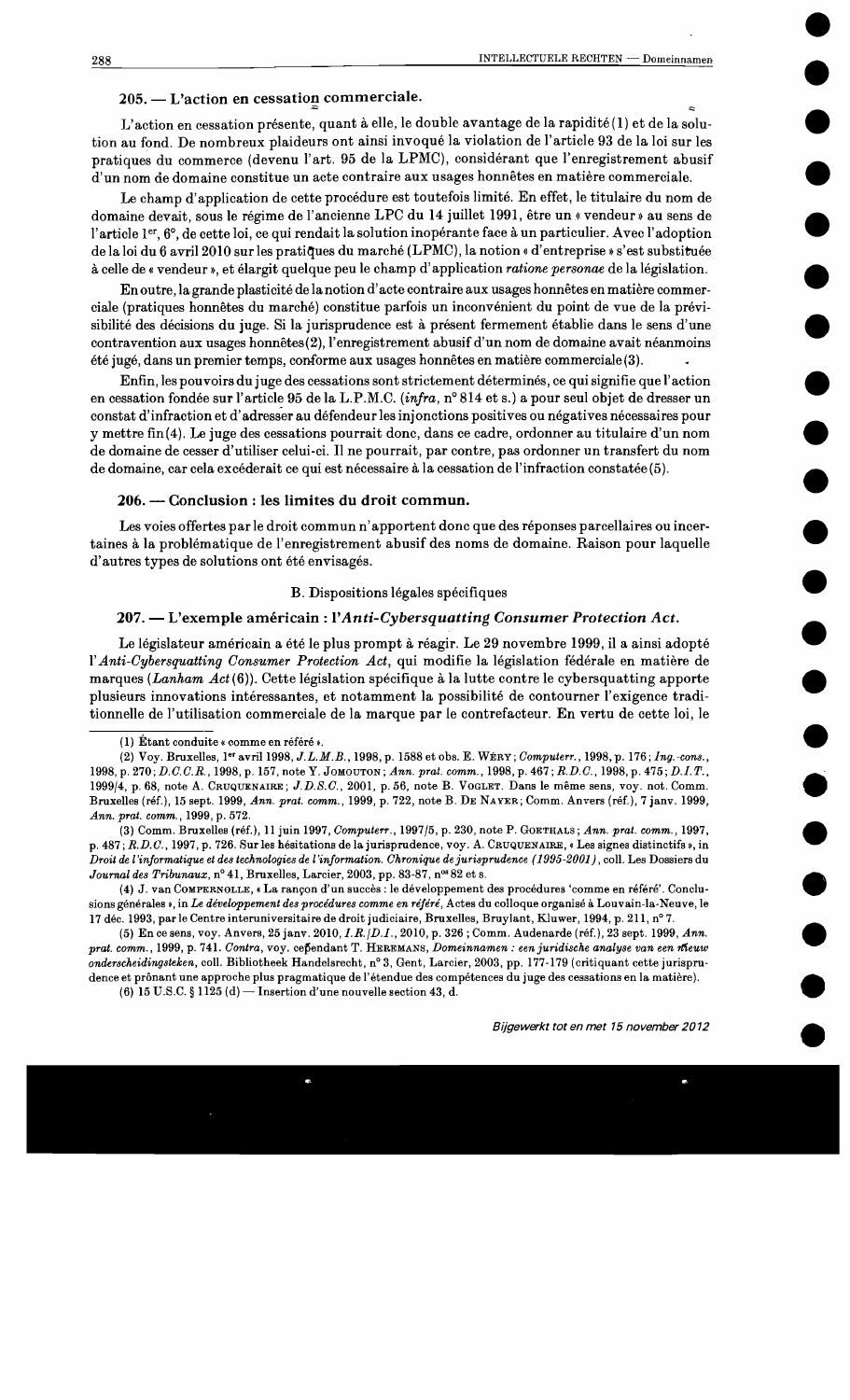titulaire de la marque peut solliciter la condamnation du cybersquatter au paiement de dommages et intérêts dont le montant est fixé de manière forfaitaire par la loi, indépendamment de l'ampleur du préjudice effectivement subi. En outre, si le titulaire du nom de domaine ne peut être identifié ou localisé, l'action peut être introduite directement contre le nom de domaine (action in rem)(1).

## 208. — La loi belge du 26 juin 2003 : une action en cessation spécifique.

Afin de faciliter la lutte contre le *cybersquatting*, le législateur belge a adopté la loi du 26 juin 2003 relative à l'enregistrement abusif des noms de domaine (2). Cette loi met en place une nouvelle action en cessation, dont la portée mérite quelques éclaircissements (3).

Comme il le ferait dans le cadre d'une action en cessation commerciale, le président du tribunal (4) saisi de l'action fondée sur la loi du 26 juin 2003 constate l'existence d'un enregistrement abusif de nom de domaine et en ordonne la cessation (art. 4).

La loi innove en ce qu'elle permet en outre au président d'ordonner que le titulaire du nom de domaine concerné radie (ou fasse radier) ou transfère (ou fasse transférer) le nom de domaine à la personne que le demandeur désigne (art. 6). Il n'y a donc plus de discussion possible quant au pouvoir du juge des cessations d'ordonner un transfert de nom de domaine, dans la mesure où la loi l'autorise expressément.

Enfin, l'article 7 de la loi permet au président du tribunal d'ordonner la publication du jugement, par voie de presse ou de toute autre manière qu'il détermine (5), aux frais du titulaire du nom de domaine qui a succombé à l'action.

## $209. - a$ ) Articulation avec les autres dispositifs légaux.

Cet outil de défense des droits de propriété intellectuelle se veut une arme supplémentaire, ce qui signifie qu'il n'est nullement exclusif des recours et moyens de droit commun(6).

Un recours basé sur la loi du 26 juin 2003 peut donc être introduit postérieurement à une action fondée sur d'autres dispositifs légaux (et inversement). L'autorité de la chose jugée n'y fait nullement obstacle, dans la mesure où les questions litigieuses (7) sont différentes (8).

## $210. - b$ ) Un champ d'application limité.

Plusieurs éléments limitent ou tendent à limiter la portée de la loi du 26 juin 2003.

Ainsi, la loi ne s'applique qu'aux enregistrements de noms de domaine effectués dans le domaine < .be > ou aux enregistrements effectués par une personne ayant son domicile ou son établissement en Belgique (art. 4)(9). Lorsqu'une contestation porte sur un nom de domaine

(7) Dans le cas d'une action en cessation fondée sur l'art. 95 de la L.P.M.C., la question tranchée est la détermination du respect des pratiques honnêtes du marché, tandis qu'une action basée sur la loi du 26 juin 2003 porterait sur la question de l'existence d'un enregistrement abusif de nom de domaine tel que défini par cette loi.

(8) En ce sens, J. van COMPERNOLLE, « Considérations sur la nature et l'étendue de l'autorité de la chose jugée en matière civile », note sous Cass., 10 sept. 1981, R.C.J.B., 1984, p. 252.

(9) Cette restriction au champ d'application de la loi a été introduite à la demande de la Commission européenne, qui l'estimait nécessaire afin de prévenir tout problème de compatibilité avec le principe de la libre prestation de services. A ce propos, voy. Projet de loi relative à l'enregistrement abusif des noms de domaine - Amendements, Doc. parl., Chambre, sess. 2002-2003, nº 1069/002, pp. 2-3; Rapport fait au nom de la commission des finances et des affaires économiques par M. de CLIPPELE, Doc. parl., Sénat, sess. 2002-2003, nº 1519/2, p. 3. Voy. aussi Bruxelles, 9 juin 2010, Ing. cons., 2010, p. 283; Bruxelles, 4 mars 2010, Ing. cons., 2010, p. 95; J.L.M.B., 2011, p. 751.

<sup>(1)</sup> Sur la portée de cette loi, voy. A. CRUQUENAIRE, op. cit., J.T., 2001, pp. 148-149.

<sup>(2)</sup> Mon. b., 9 sept. 2003, p. 45225.

<sup>(3)</sup> Pour une analyse détaillée, voy. A. CRUQUENAIRE, « La loi du 26 juin 2003 relative à l'enregistrement abusif des noms de domaine : et la montagne accoucha d'une souris ... », J.T., 2004, pp. 545-552.

<sup>(4)</sup> Il s'agira tantôt du président du tribunal de première instance, tantôt du président du tribunal de commerce, en fonction de la qualité des parties.

<sup>(5)</sup> Ce qui permet de solliciter la publication du jugement sur un site web.

<sup>(6)</sup> Projet de loi relative à l'enregistrement abusif des noms de domaine, Exposé des motifs, Doc. parl., Chambre, sess. 2000-2001, nº 1069/001, p. 7.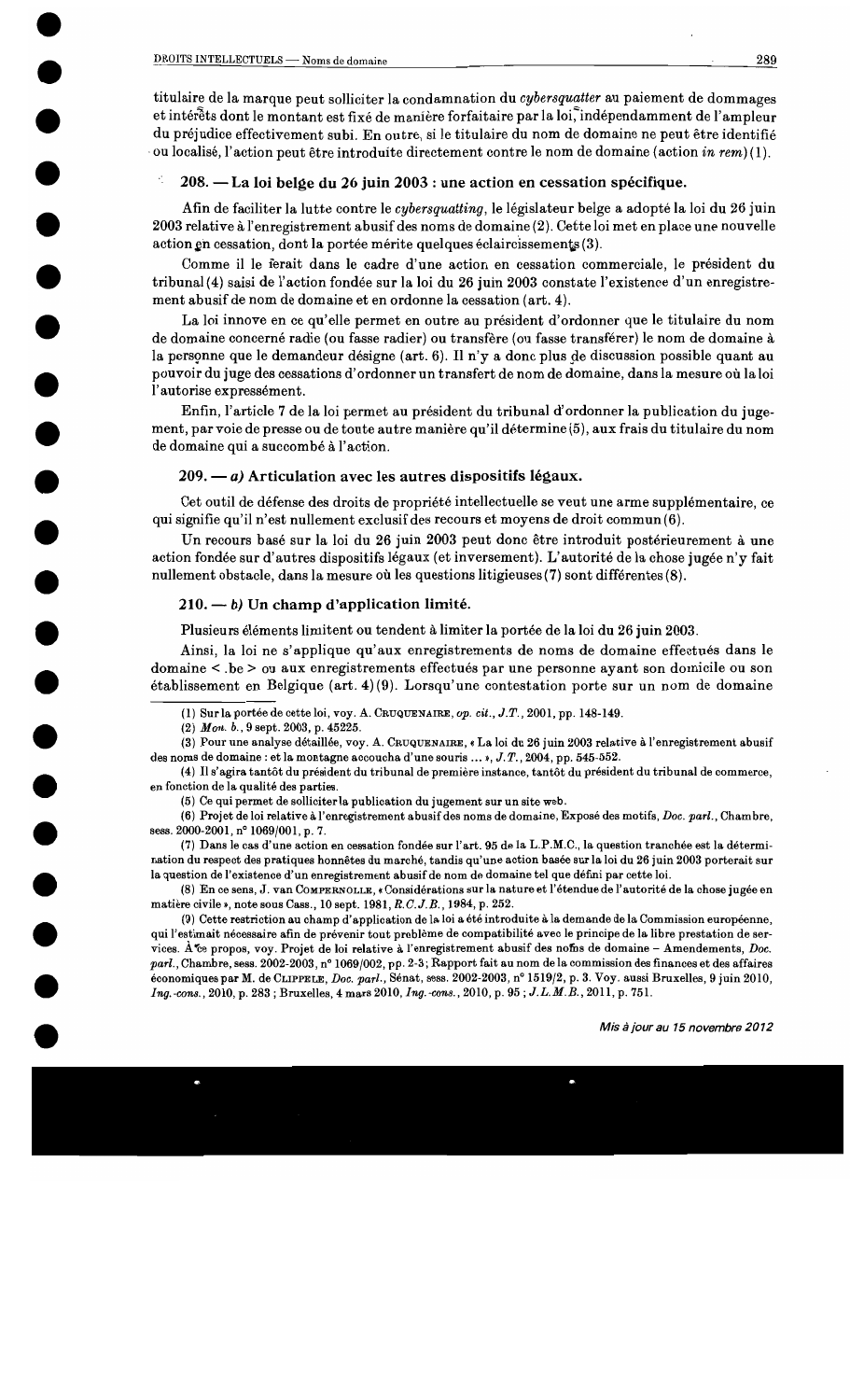générique (< com >, etc.) ou sur un nom de domaine enregistré dans un autre domaine national (< fr >, < nl >, etc.), il y a donc lieu de vérifier que son titulaire est bien domicilié ou établi en Belgique.

Par ailleurs, il convient de ne pas perdre de vue que le mécanisme de l'action en cessation relève du domaine de l'exception(1), ce qui doit inciter à adopter une interprétation stricte de son champ d'application(2), sauf volonté contraire du législateur(3). L'analyse des conditions d'application de l'action en cessation spécifique prévue par la loi du 26 juin 2003 doit dès lors être guidée par la prudence.

# 211.  $-c$ , Application dans le temps.

Ne contenant pas de disposition de droit transitoire, la loi du 26 juin 2003 est entrée en vigueur le dixième jour après sa publication au Moniteur belge (4). En vertu du principe de la non-rétroactivité des lois nouvelles (5), elle ne devrait par conséquent pas pouvoir régir les enregistrements de noms de domaine antérieurs à cette date (6).

Par ailleurs, les enregistrements de noms de domaine sont toujours effectués pour une durée limitée, ce qui implique un renouvellement périodique des conventions y afférentes. Peut-on invoquer la loi dans le cas d'un enregistrement antérieur à l'entrée en vigueur de la loi qui serait renouvelé après cette date ? Les travaux préparatoires envisagent les situations où une personne « devient » titulaire d'un nom de domaine (7), alors que dans l'hypothèse d'un renouvellement de contrat, on se borne à reporter l'échéance du droit d'utilisation du titulaire du nom de domaine. Compte tenu du caractère dérogatoire au droit commun de la procédure mise en place par la loi du 26 juin 2003, il conviendrait donc d'écarter cette hypothèse de prolongation d'un enregistrement de nom de domaine de son champ d'application.

Une jurisprudence dominante est toutefois favorable à une application de la loi du 26 juin 2003 aux enregistrements antérieurs à la date de son entrée en vigueur, pour autant que leurs effets perdurent après cette date (8).

<sup>(1)</sup> En ce sens, voy. not. J.-Fr. van DROOGHENBROECK, « La nature et le régime de la compétence exercée 'comme en référé'. L'exemple de l'action en dommages et intérêts »,  $J, T, 1996, p. 555$ .

<sup>(2)</sup> L'interprétation de dispositions légales doit en effet être guidée par le souci d'assurer la cohérence du système juridique dans lequel s'intègre la loi interprétée. En ce sens, voy. J. GHESTIN, G. GOUBEAUX et M. FABRE-MAGNAN, Traité de droit civil — Introduction générale, 4º éd., Paris, L.G.D.J., 1994, pp. 438-439; H. BATIFFOL, « Questions de l'interprétation juridique », in Arch. phil. dr., nº 17, Paris, Sirey, 1972, pp. 19-20; P. PESCATORE, Introduction à la science du droit, Luxembourg, Office des Imprimés de l'État, 1960, p. 343.

<sup>(3)</sup> P.A. COTÉ, Interprétation des lois, 2° éd., Cowansville, éditions Yvon Blais, 1990, pp. 482-484; P. VANDER EYCKEN, Méthode positive de l'interprétation juridique, Bruxelles, Librairie Falk Fils, Paris, Félix Alcan Editeur, 1907, pp. 280 et 287 et s.

<sup>(4)</sup> Conformément à l'art. 4, al. 2, de la loi du 31 mai 1961 relative à l'emploi des langues en matière législative, à la présentation, à la publication et à l'entrée en vigueur des textes légaux et réglementaires, Mon. b., 21 juin 1961.

<sup>(5)</sup> Selon l'art. 2 du C. civ., « la loi ne dispose que pour l'avenir; elle n'a point d'effet rétroactif ». À ce sujet, voy. égal. : DE PAGE, t. I, 3<sup>e</sup> éd., n° 227; P. ROUBIER, Le droit transitoire, Paris, Dalloz, 1960, pp. 177 et s.

<sup>(6)</sup> Contra, voy. cependant Gand (7° ch.), 9 févr. 2004, I.R. | D.I., 2004, p. 235; Comm. Anvers (réf.), 30 mars 2004, I.R. (D.I., 2004, p. 244 (considérant la loi comme applicable dans la mesure où les effets des enregistrements litigieux perduraient après son entrée en vigueur).

<sup>(7)</sup> Voy. Projet de loi relative à l'enregistrement abusif des noms de domaine, Exposé des motifs, Doc. parl., Chambre, sess. 2000-2001, nº 1069/001, p. 4. Dans le même sens, Projet de loi relative à l'enregistrement abusif des noms de domaine, Rapport fait au nom de la Commission des Finances et des Affaires économiques par M. de CLIPPELE, Doc. parl., Sénat, sess. 2002-2003, nº 1519/2, p. 5 (visant les « pratiques illicites d'un demandeur de nom de domaine » souligné par nous).

<sup>(8)</sup> En ce sens, voy. Bruxelles (9<sup>o</sup> ch.), 9 juin 2010, *Ing.* cons., 2010, p. 283; Gand (7<sup>o</sup> ch.), 9 févr. 2004, *I.R.*/*D.I.*, 2004, p. 235; Comm. Anvers (réf.), 30 mars 2004, I.R./ D.I., 2004, p. 244; Comm. Bruxelles (réf.), 16 juin 2004, inédit, V.S. 4853/04; Comm. Courtrai (réf.), 10 mai 2004, R.G. 0100/04, inédit.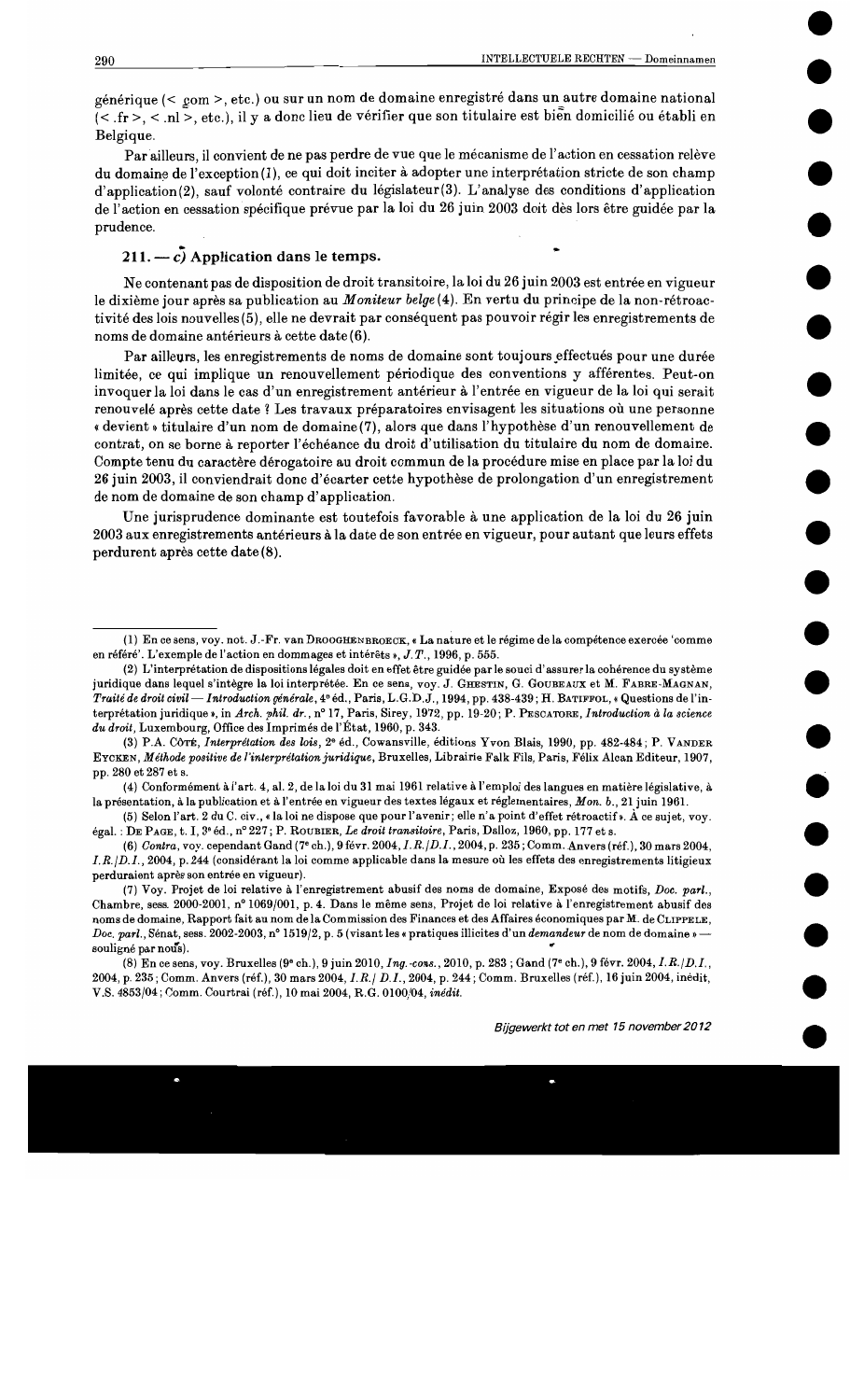## 212. - d) Définition de l'enregistrement abusif.

Le législateur belge s'est inspiré des expériences menées sur le plan international. Ainsi, la notion d'enregistrement abusif est-elle circonscrite par des conditions(1) très proches de celles retenues dans les travaux de l'OMPI(2), que l'on peut considérer comme faisant référence en la matière (3).

Pour être considéré comme abusif au sens de la loi du 26 juin 2003, un enregistrement de nom de domaine doit présenter les caractéristiques suivantes :

- il doit être fait sans droit ni intérêt légitime (4);
- il doit être motivé par la volonté de nuire ou d'en tirer indûment profit;
- -il doit porter sur un nom de domaine identique, ou ressemblant au point de prêter à confusion, à un signe distinctif(5) appartenant à un tiers. Le demandeur doit démontrer être titulaire de droits sur le signe invoqué(6).

Ces exigences doivent être rencontrées au moment de l'enregistrement du nom de domaine (7). Cela signifie, par exemple, que l'enregistrement d'un nom de domaine justifié par un intérêt légitime qui disparaîtrait par la suite (8) ne pourra pas être considéré comme abusif au sens de la loi du 26 juin 2003 (9).

La réunion de ces conditions doit assurer que seuls les enregistrements effectués de mauvaise foi tombent sous le coup de la  $\text{loi}(10)$ .

(2) Voy. le rapport de l'OMPI cité supra, n° 185.

(3) Projet de loi relative à l'enregistrement abusif des noms de domaine, Exposé des motifs, Doc. parl., Chambre, sess. 2000-2001, nº 1069/001, p. 6. Pour un aperçu comparatif mettant en lumière les nuances entre les solutions retenues au niveau de la procédure UDRP, de la procédure CEPANI et de la jurisprudence fondée sur la loi du 26 juin 2003, voy. B. Docquin, «Chronique de jurisprudence : Le contentieux des noms de domaine », J.T., 2007, pp. 61 et s.

(4) La charge de la preuve pèse sur le plaignant même s'il s'agit d'un fait négatif, voy. Cass., 26 nov. 2010, Pas., 2010, p. 3022, nº 696; Larcier Cass., 2011, p. 66, nº 258, somm. (jugeant que si l'on ne doit pas exiger la même rigueur dans la preuve d'un fait négatif, cela ne permet pas pour autant d'en dispenser purement et simplement le demandeur qui se serait borné à rendre plausible le fait négatif allégué).

(5) Il est intéressant d'observer à cet égard que la liste énoncée à l'art. 4 de la loi n'est pas limitative, ainsi que l'indique l'utilisation de l'adverbe « notamment ». La loi présente donc l'intérêt particulier d'offrir une même procédure en cessation pour un large éventail de signes - en ce compris les noms patronymiques - qui sont traditionnellement protégés par des moyens juridiques différents.

(6) Voy. ainsi Bruxelles (9<sup>e</sup> ch.), 9 juin 2010, Ing. cons., 2010, p. 283 (considérant que l'Ordre des Barreaux francophones et germanophone ne démontre pas avoir un droit exclusif sur le signe « avocat » en dépit du fait que la loi l'institue comme le gardien de l'usage du titre légalement protégé d'avocat, car le terme avocat est un terme générique qui ne pourrait être assimilé à un signe distinctif).

(7) En ce sens, voy. Bruxelles, 9 juin 2010, *Ing.-cons.*, 2010, p. 283; Anvers, 25 janv. 2010, *I.R.*/*D.I.*, 2010, p. 326; RABG, 2011, p. 50.

(8) Tel pourrait être le cas d'un distributeur de produits d'une marque qui avait reçu l'autorisation de créer un site web dont l'adresse comprendrait la marque concernée, mais dont le contrat de distribution prend fin par la suite. Au moment de l'enregistrement du nom de domaine, l'intérêt légitime était indiscutablement présent.

(9) Ce qui n'empêche nullement de contester l'utilisation du nom de domaine litigieux sur la base d'autres dispositions légales (L.P.M.C., art. 95, p. ex.). Sur l'articulation de la loi du 26 juin 2003 avec les autres dispositifs légaux, voy. supra, nº 209.

(10) Projet de loi relative à l'enregistrement abusif des noms de domaine, Rapport fait au nom de la Commission des Finances et des Affaires économiques par M. de CLIPPELE, Doc. parl., Sénat, sess. 2002-2003, n° 1519/2, p. 3.

291

<sup>(1)</sup> Selon l'art. 4, al. 2, de la loi du 26 juin 2003, « Est considéré comme un enregistrement abusif d'un nom de domaine, le fait de faire enregistrer, par une instance agréée officiellement à cet effet, par le truchement ou non d'un intermédiaire, sans avoir ni droit ni intérêt légitime à l'égard de celui-ci et dans le but de nuire à un tiers ou d'en tirer indûment profit, un nom de domaine qui soit est identique, soit ressemble au point de créer un risque de confusion, notamment, à une marque, à une indication géographique ou une appellation d'origine, à un nom commercial, à une œuvre originale, à une dénomination sociale ou dénomination d'une association, à un nom patronymique ou à un nom d'entité géographique appartenant à autrui ».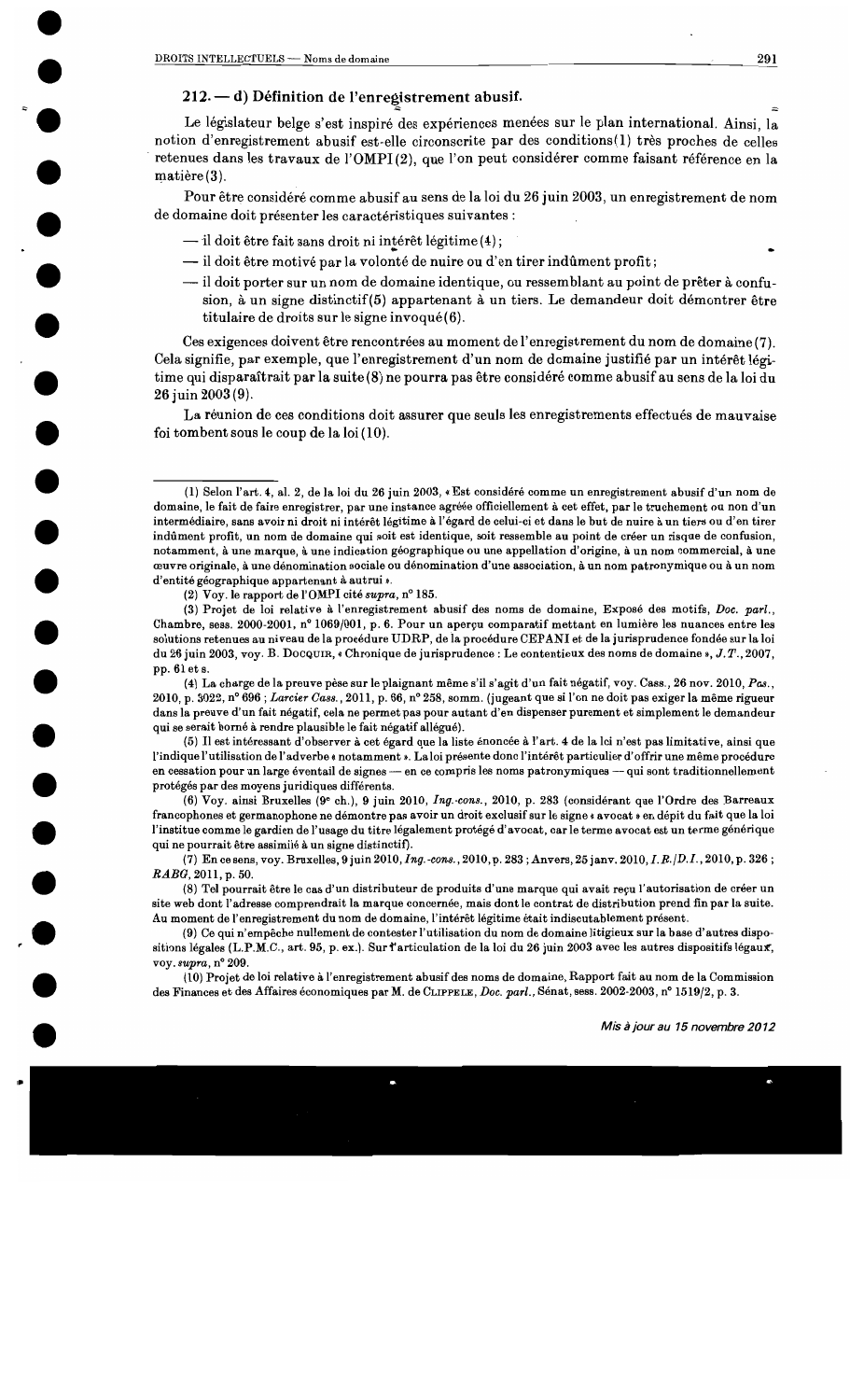Enfin, précisons que dans l'hypothèse où il serait fait usage de cette procédure spécifique dans le cadre de la contestation d'un enregistrement d'un nom de domaine « .eu » par un résident belge. il conviendra d'appliquer la définition de l'enregistrement abusif contenue à l'article 21 du Règlement 874/2004 qui définit les principes applicables dans le cadre de l'enregistrement des noms de domaine « .eu »(1).

◇ La Cour de Justice a apporté une précision intéressante à cet égard, en confirmant que l'énumération de cas de mauvaise foi contenue à l'article 21 précité est purement exemplative et qu'il convient donc pour le juge national de prendre en compte tous les éléments propres à chaque cas pour déterminer l'éventuelle mauvaise foi (C.J.U.E., 3 juin 2010, Internetportal und Marketing, C-569/08, J.D.E., 2010, p. 251).

## 213. — e) La liberté d'expression comme défense préalable.

L'enregistrement d'un nom de domaine motivé par la volonté d'exercer sa liberté d'expression ne peut être considéré comme abusif au sens de la loi du 26 juin 2003.

En cas d'exercice légitime de la liberté d'expression(2), la conclusion s'impose en vertu des conditions énoncées à l'article 4 de la loi (supra, n° 212), et en particulier de l'exigence relative à l'absence d'intérêt légitime du titulaire du nom de domaine. Si ce dernier entend exercer de manière légitime sa liberté d'expression par l'utilisation du nom de domaine, il peut incontestablement invoquer un intérêt légitime. La légitimité de l'usage de la liberté d'expression devra être établie par référence notamment au contenu du site web lié au nom de domaine litigieux.

Le législateur est toutefois allé plus loin dans la protection de la liberté d'expression. L'article 11 de la loi du 26 juin 2003 stipule en effet que « les litiges découlant du droit à la liberté d'expression ne relèvent pas du champ d'application de la présente loi ». Afin de conférer un effet utile à cette disposition, il convient de lui reconnaître une portée dépassant celle des conditions énumérées à l'article 4, alinéa 2, de la loi (3). Il convient donc d'y voir une défense préalable susceptible d'être invoquée par le titulaire du nom de domaine. En d'autres termes, l'action devra être déclarée non fondée si ce dernier démontre que le litige met en jeu sa liberté d'expression, sans qu'il soit nécessaire d'examiner le bien-fondé de cet exercice de la liberté d'expression.

L'article 11 de la loi offre donc au titulaire du nom de domaine un moyen de défense au fond qui est préalable à l'examen des conditions déterminant l'existence d'un enregistrement abusif de nom de domaine.

#### C. Procédures extrajudiciaires de règlement des litiges

#### 214. — La nécessité de créer ce type d'outil.

Des difficultés pratiques étaient rencontrées dans le cadre des procédures judiciaires, parmi lesquelles : lenteur, exécution forcée des décisions par une autorité gestionnaire de domaine établie aux États-Unis, incertitudes par rapport à certains régimes juridiques (applicabilité de l'action en cessation commerciale à l'encontre d'un cybersquatter qui est un particulier)...

Dans ce contexte, les titulaires de droits de propriété intellectuelle ont réclamé de nouveaux outils de règlement des litiges afférents à l'enregistrement abusif de noms de domaine.

<sup>(1)</sup> Règl. 874/2004 de la Commission du 28 avril 2004 établissant les règles de politique d'intérêt général relatives à la mise en œuvre et aux fonctions du domaine de premier niveau < .eu > et les principes applicables en matière d'enregistrement, J.O.U.E., L 162 du 30 avril 2004, p. 40.

<sup>(2)</sup> À propos des limites du droit des marques par rapport à l'exercice de la liberté d'expression, voy. M.-C. JANS-SENS, « Protection de la marque et liberté d'expression. À la recherche d'un équilibre délicat», in La protection des marques sur Internet, n° 28, coll. Cahiers du CRID, Bruxelles, Bruylant, 2007, pp. 75-132.

<sup>(3)</sup> En ce sens, voy. la déclaration du Ministre lors des travaux parlementaires : Projet de loi relative à l'enregistrement abusif des noms de domaine, Rapport fait au nom de la Commission de l'Économie, de la Politique scientifique, de l'Éducation, des Institutions scientifiques et culturelles nationales, des Classes moyennes et de l'Agriculture par M. DEHU, Discussion des articles, Doc. parl., Chambre, sess. 2002-2003, nº 1069/005, p. 15.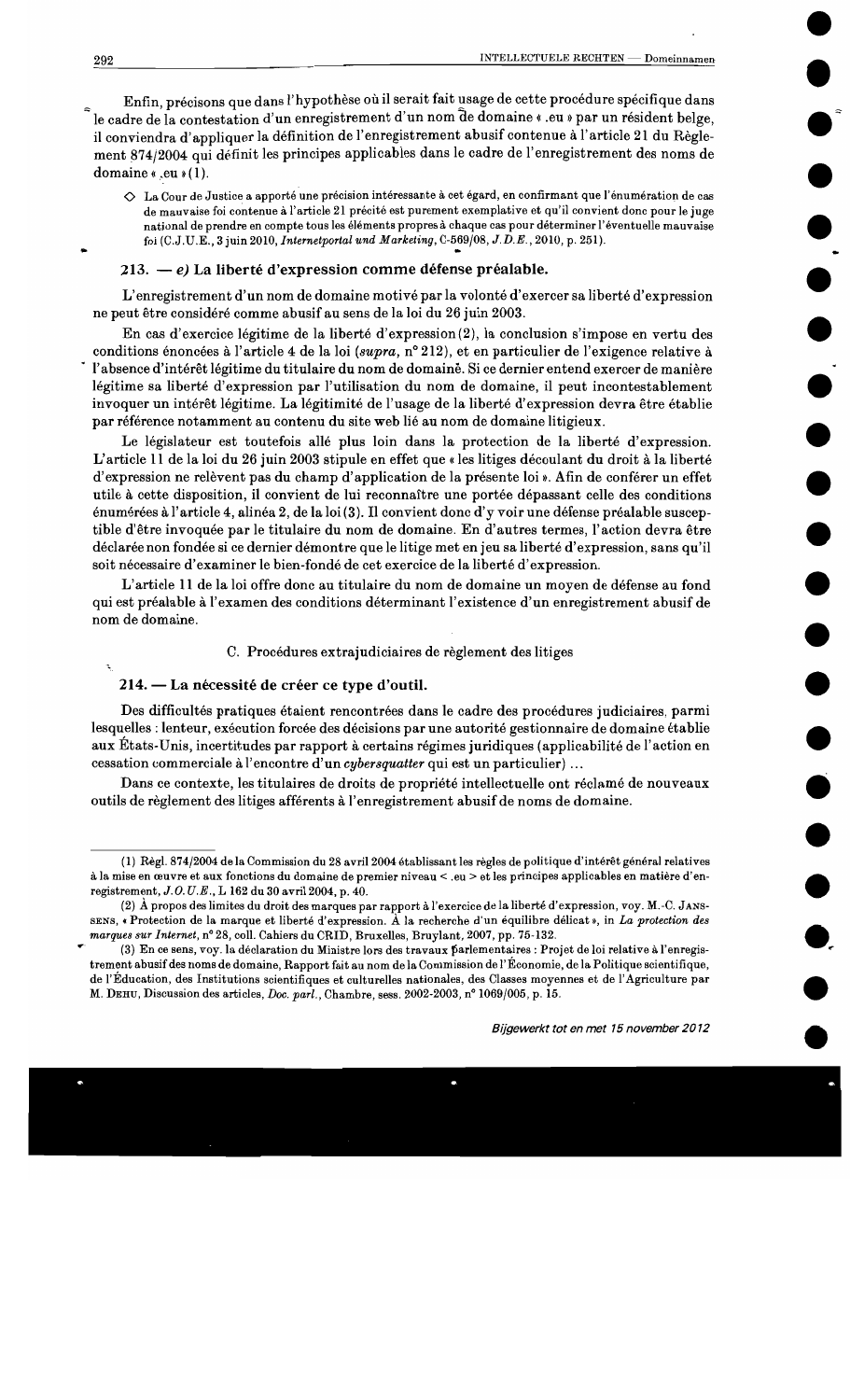## 215. — Une efficacité remarquable.

Des procédures extrajudiciaires de résolution des conflits ont été mises en place à différents niveaux. L'ICANN a initié le mouvement en ce qui concerne les noms de domaine génériques (1). Plusieurs autorités gestionnaires de domaines nationaux ont emboîté le pas, à l'instar de DNS-BE (supra, n° 183). Ces procédures permettent d'obtenir une décision et son exécution forcée dans un délai de moins de deux mois.

L'analyse des règles de fonctionnement de ces mécanismes permet d'en comprendre le succès, mais aussi d'en préciser la portée (infra, nº 913 et s.)

## D. Contrôles d'antériorités, la solution idéale ?

## 216. — Le précédent belge.

Tous les domaines n'ont pas toujours été régis par des règles aussi permissives que celles en vigueur actuellement. Le domaine belge  $(<$  be  $>$ ) était à son origine très restrictif. Seuls les noms de domaine correspondant à la raison sociale du demandeur ou à un nom commercial ou une marque lui appartenant étaient susceptibles de faire l'objet d'un enregistrement (2). Le demandeur devait en outre être établi en Belgique (3).

## 217. — Le refus de contracter.

Si une politique d'enregistrement restrictive permet de prévenir un certain nombre de litiges entre détenteurs de noms de domaine et tiers titulaires de droits de propriété intellectuelle, cette voie ne constitue pas une solution miracle. Elle peut en effet être à l'origine de différends entre l'autorité gestionnaire du domaine concerné et les demandeurs de noms de domaine éconduits (4).

DNS-BE a ainsi fait l'objet de plusieurs condamnations pour abus de position dominante. dans la mesure où elle n'appliquait pas les mêmes conditions d'enregistrement à des situations équivalentes (5). Ce n'est donc pas tant la définition de règles plus ou moins restrictives qui est en cause que leur application discriminatoire (6).

## $218. -$  Le domaine  $\le$  .eu  $\ge$ .

La création d'un nouveau domaine de type générique propre à l'Union européenne  $( $eu > a$$ été l'occasion de reconsidérer les politiques d'enregistrement très libérales qui sont généralement appliquées en la matière.

Pour d'évidentes raisons pratiques, le principe du « premier arrivé, premier servi » demeure la règle de base pour l'attribution des noms de domaine (7). Le législateur européen a toutefois tenté d'en atténuer quelque peu les effets pervers.

Le Règlement (CE) n° 733/2002 sur la mise en œuvre du domaine < .eu > consacre ainsi le principe d'une politique d'enregistrement progressive destinée à « garantir, de manière appropriée et

(7) Règl. (CE) nº 874/2004 de la Commission, du 28 avril 2004, établissant les règles de politique d'intérêt général relatives à la mise en œuvre et aux fonctions du domaine de premier niveau < .eu > et les principes applicables en matière d'enregistrement,  $J.O.U.E., L$  162 du 30 avril 2004, p. 40 (art. 2, al. 2).

<sup>(1)</sup> Sur la notion de domaine générique et sur l'ICANN, voy. supra, n° 182.

<sup>(2)</sup>  $\AA$  ce propos, voy. A. CRUQUENAIRE, « Réforme du DNS : les perspectives belges dans le contexte international », Rev. Ubiquité, nº 2, mai 1999, pp. 103-111.

<sup>(3)</sup> T. HEREMANS, Domeinnamen : een juridische analyse van een nieuw onderscheidingsteken, op. cit., p. 20.

<sup>(4)</sup> Voy., p. ex., Bruxelles, 22 oct. 2011, Ing.-cons., 2011, p. 397.

<sup>(5)</sup> Voy. not. Comm. Bruxelles (réf.), 8 nov. 2000, J.T., 2001, p. 507, obs. A. CRUQUENAIRE.

<sup>(6)</sup> En ce sens, voy. Bruxelles, 30 oct. 2002, Ann. prat. comm., 2002, p. 509; Computerr., 2003, p. 143, note C. DE PRETER; T. HEREMANS, Domeinnamen : een juridische analyse van een nieuw onderscheidingsteken, op. cit., pp. 21-22, nº 45 (soulignant que le refus d'enregistrer des termes génériques peut se justifier par le souci d'éviter les risques de confusion et d'empêcher que certains opérateurs acquièrent un avantage économique déloyal au détriment de leurs concurrents).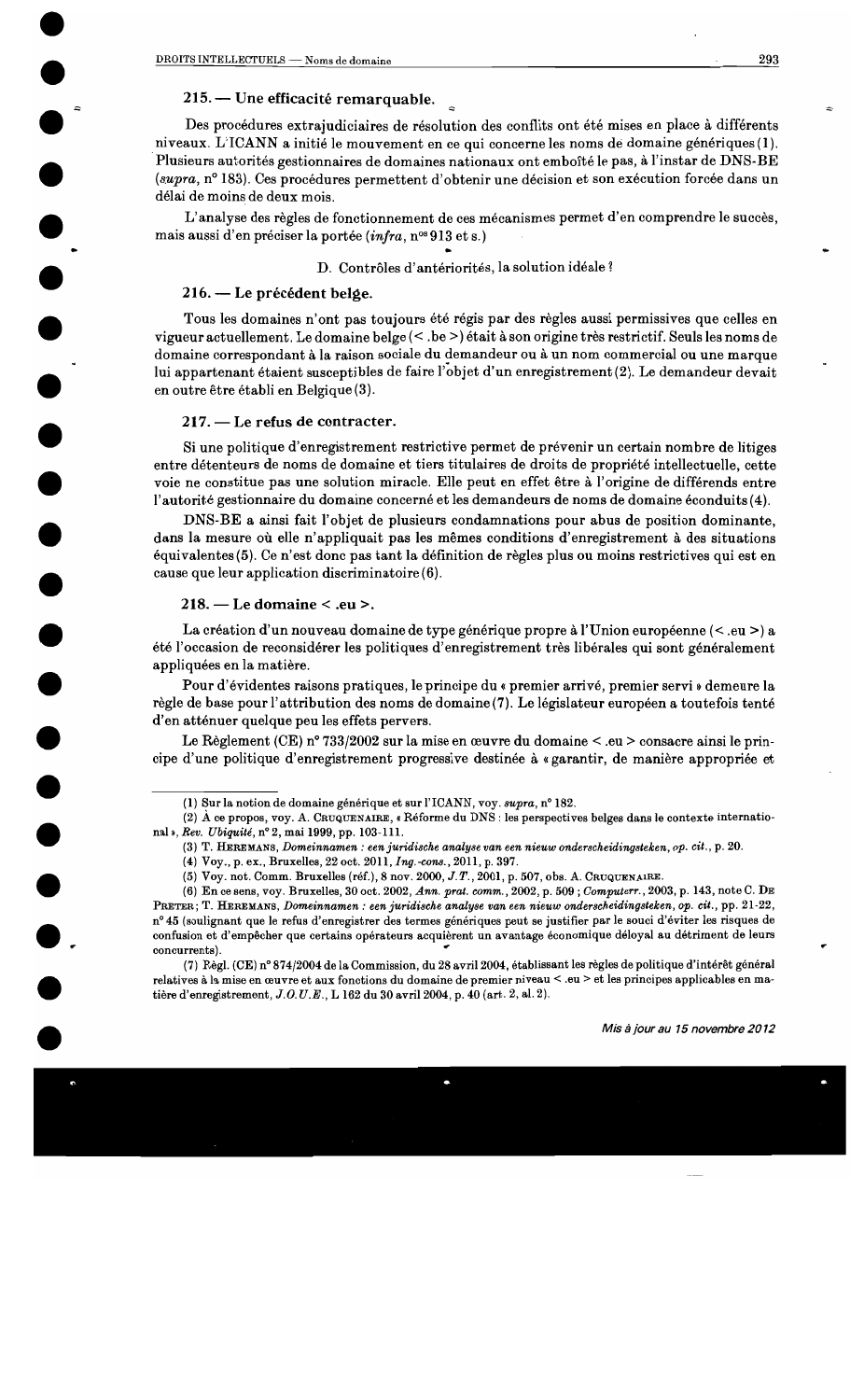temporaire, aux titulaires de droits antérieurs reconnus ou établis par le droit national et/ou communautaire et aux organismes publics des possibilités d'enregistrer leurs noms »(1). En outre, afin de prévenir certains types de manœuvres spéculatives, les États membres ont été invités à communiquer une liste « de noms largement reconnus concernant les concepts géographiques et/ou géopolitiques qui ont une incidence sur leur organisation politique ou territoriale » (Règl. n° 733/2002, art. 5, § 2). dont le gestionnaire du domaine a dû tenir compte lorsqu'il a élaboré sa politique d'enregistrement.

Avant que l'enregistrement dans le domaine < eu > ne soit ouvert au public, les titulaires de droits antérieurs ainsi que les organismes publics ont donc pu demander l'enregistrement de noms de domaine correspondant à leurs signes distinctifs (Règl. (CE) n° 874/2004, art. 10, 81). La réservation ne peut porter que sur le nom tel qu'il est mentionné dans la documentation attestant de l'existence de ce droit (Règl. (CE) nº 874/2004, art. 10, § 2)(2). Seule l'attribution du nom de domaine le plus important — car le plus facilement déductible pour les internautes — est par conséquent protégée. Le procédé ne permet dès lors pas de prévenir les litiges relatifs à des variantes de ce nom (3), mais cette limite est logique compte tenu, d'une part, de l'impossibilité matérielle de viser toutes les variantes imaginables et, d'autre part, du risque d'abus inhérent à une telle extension de ce procédé de réservation (4). Après confirmation des droits antérieurs par un agent de validation, le nom de domaine est enregistré au bénéfice du demandeur ayant introduit le premier une demande de réservation (Règl. (CE) n° 874/2004, art. 14). Le mécanisme ne permet donc pas de prévenir les différends entre parties disposant de droits antérieurs concurrents.

Certains gestionnaires de domaines nationaux procèdent à des contrôles par rapport à des exigences spécifiques qu'ils posent pour l'enregistrement de noms au sein du domaine dont ils sont responsables. Ainsi, l'AFNIC impose-t-elle des conditions censées garantir un lien particulier avec le sol français pour l'enregistrement de noms de domaine  $\leq$ . fr  $\geq$  (5).

#### **SECTION III**

#### Protection du nom de domaine

#### $\S 1.$  - Le nom de domaine envisagé comme une antériorité

A. Quelle est la nature du droit sur un nom de domaine?

#### 219. — Un droit personnel.

Le titulaire d'un nom de domaine ne peut utiliser celui-ci qu'en vertu d'un contrat conclu entre lui et le gestionnaire du domaine concerné. Il s'agit donc d'un droit d'utilisation personnel. de nature contractuelle (6). Généralement, ce droit est cessible, selon des modalités pouvant varier d'un domaine à l'autre (7).

 $(5)$  Voy. http://www.afnic.fr.

(6) En ce sens, voy. C. MANARA, Le droit des noms de domaines, coll. IRPI, n° 39, Paris, Lexis Nexis, 2012, pp. 196 et s. ; T. HEREMANS, Domeinnamen : een juridische analyse van een nieuw onderscheidingsteken, op. cit., pp. 30-31.

 $(7)$  *Ibidem*, pp. 32-34.

<sup>(1)</sup> Règl. (CE) n° 733/2002 du Parlement européen et du Conseil, du 22 avril 2002, concernant la mise en œuvre du domaine de premier niveau < .eu >, J.O.C.E., L 113 du 30 avril 2002 (art. 5, § 1, c).

<sup>(2)</sup> Il est également intéressant d'observer que les droits antérieurs sont en quelque sorte hiérarchisés, car la période de réservation est divisée en deux phases, dont la première est seulement ouverte aux titulaires de marques, ainsi qu'aux organismes publics par rapport à leur dénomination et au nom du territoire dont ils assurent l'administration (Règl. (CE) n° 874/2004, art. 12, § 2).

<sup>(3)</sup> Si le nom « Tractebel » pourrait faire l'objet d'une réservation préalable, rien n'empêche un spéculateur d'enregistrer le nom de domaine < tractebel-belgium.eu >. p. ex.

<sup>(4)</sup> Il serait ainsi excessif d'empêcher les clients d'une société d'utiliser une variante du nom de cette société dans un nom de domaine afin de dénoncer les abus de cette société. En ce sens, voy. trib. gde inst. Paris, 4 juillet 2001, Rev. Ubiquité, nº 11, p. 97, note B. MICHAUX et A. PIRET, conf. par Paris, 30 avril 2003, Rev. Ubiquité, nº 17, déc. 2003, p. 81, note J. VERBEEK et A. WYBO (à propos de l'usage du nom de domaine < jeboycottedanone.com > par des syndicats afin d'appeler au boycott des produits de la marque en représailles au licenciement collectif opéré au sein de la branche française du groupe Danone).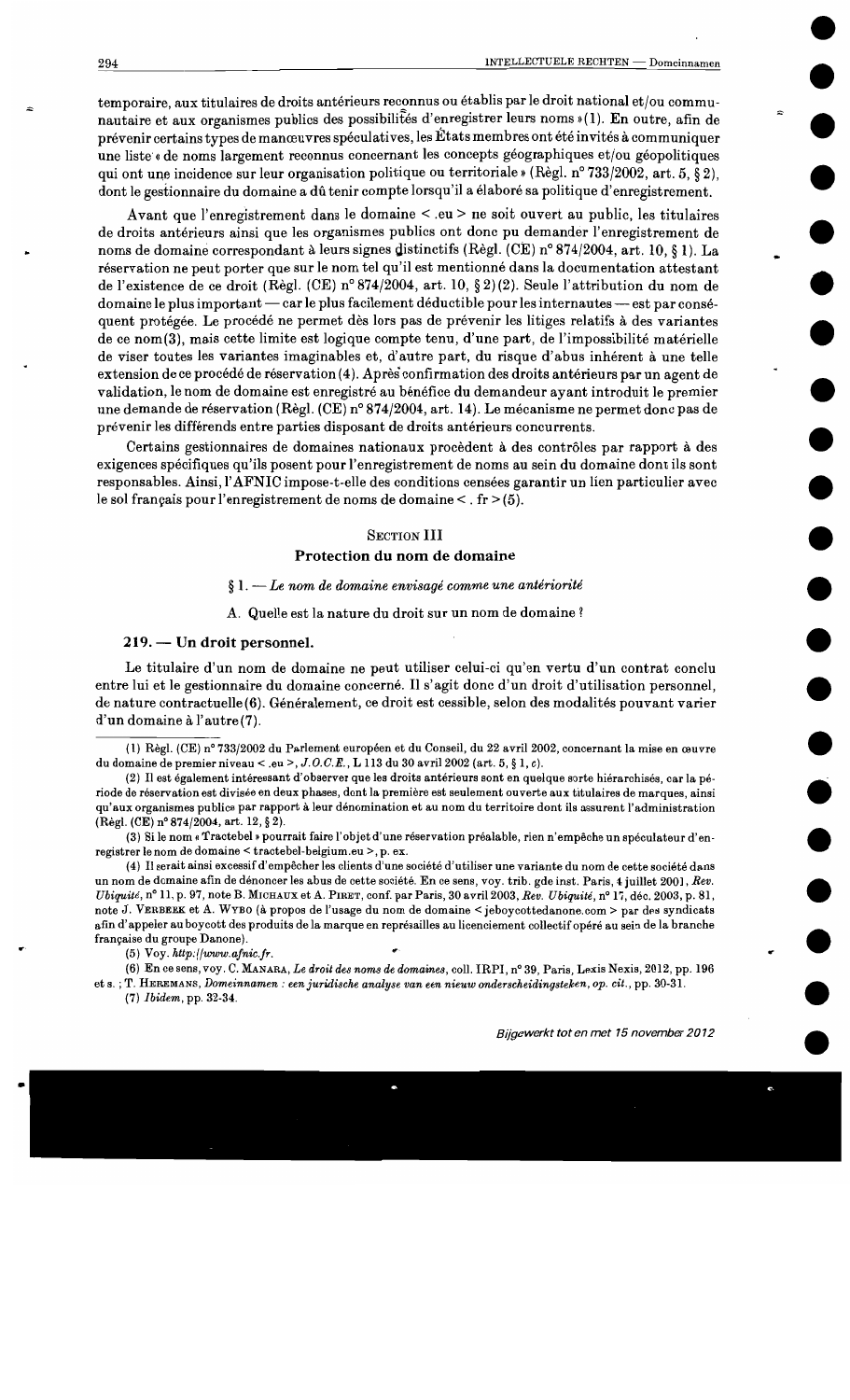La Cour européenne des droits de l'Homme a quant à elle considéré que le droit sur un nom de domaine constitue, en raison de sa valeur économique, une forme de propriété au sens de l'article 1er du Premier Protocole additionnel de la Convention européenne des droits de l'Homme (1).

## 220. — Vers une extension par analogie du régime des signes distinctifs ?

Le nom de domaine est souvent utilisé afin de distinguer des produits ou services, ou afin d'identifier une activité commerciale. Il convient toutefois de se montrer extrêmement prudent quant à une extension par analogie des régimes de protection applicables aux signes distinctifs.

Le nom de domaine ne pourra en tout cas jamais prétendre au statut de marque, compte tenu de l'exigence préalable du dépôt auprès de l'autorité compétente.

La situation est différente en ce qui concerne le nom commercial, pour un double motif. D'une part, la protection du nom commercial n'est subordonnée à aucune formalité du type d'un dépôt. D'autre part, le nom commercial est protégé par le droit commun et non par un régime spécifique. Il est donc plus aisément concevable d'étendre ce régime de protection (et ses limites) au nom de domaine lorsque celui-ci remplit une fonction analogue à celle d'un nom commercial.

## 221. — La nécessaire application du droit commun.

En l'absence de règles particulières, le nom de domaine est protégé, vis-à-vis des tiers, par le droit commun. En pratique, le titulaire du nom de domaine peut se fonder principalement sur le droit de la responsabilité civile extracontractuelle ou sur la réglementation en matière de pratiques du commerce, en fonction de la qualité du défendeur.

Lorsque le défendeur et/ou le titulaire du nom de domaine n'est pas une entreprise(2), il convient de démontrer que l'usage d'un signe identique ou similaire au nom de domaine constitue une faute, au sens des articles 1382 et 1383 du Code civil.

Lorsque le litige oppose des entreprises au sens de la L.P.M.C., le titulaire du nom de domaine doit établir la contrariété à la norme des pratiques honnêtes du marché (L.P.M.C., art. 95) qui a remplacé la norme des usages honnêtes en matière commerciale (anc. LPC, art. 94/3)(3).

## B. Nom de domaine antérieur à un signe distinctif

## 222. - Position de la question.

Il convient de préciser que l'antériorité ici envisagée ne peut être constituée que par le nom de domaine lui-même, à l'exclusion de tout autre signe distinctif. Si le signe composant le nom de domaine fait également l'objet d'un droit de propriété intellectuelle, c'est en vertu de ce droit que la situation devra être considérée et non plus en fonction du nom de domaine directement.

## 223. — L'antériorité par rapport à une marque.

L'existence d'un nom de domaine peut-elle suffire pour empêcher toute autre personne que son titulaire de déposer une marque identique ou similaire?

La validité d'une marque est conditionnée par la disponibilité du signe au moment de son dépôt(4). Il semble difficile d'invoquer au titre d'antériorité un simple droit d'usage d'un nom de domaine. Le respect des droits des tiers a pour objectif d'éviter qu'une personne ne s'approprie un signe utilisé par autrui.

295

<sup>(1)</sup> A ce propos, voy. C.E.D.H., 18 sept. 2007, *I.R.*/D.I., 2008, p. 306, note C. MORLIÈRE.

<sup>(2)</sup> Telle que définie à l'art. 2, 1°, de la L.P.M.C. (« toute personne physique ou toute personne morale poursuivant de manière durable un but économique (...) »).

<sup>(3)</sup> La jurisprudence et la doctrine ayant précisé les contours de la notion d'usages honnêtes en matière commerciale peuvent toujours être invoquées, l'intention du législateur n'ayant nullement été de faire table rase. En ce sens, voy. E. BALATE et M. GOUVERNEUR, « La loi du 6 avril 2010 relative aux pratiques du marché et à la protection du consommateur : premiers éléments et analyse », D.C.C.R., 2010/3, p. 75.

<sup>(4)</sup> En ce sens, A. BRAUN, Précis des marques, 5<sup>e</sup> éd., Bruxelles, Larcier, 2009, n<sup>os</sup> 133 et s.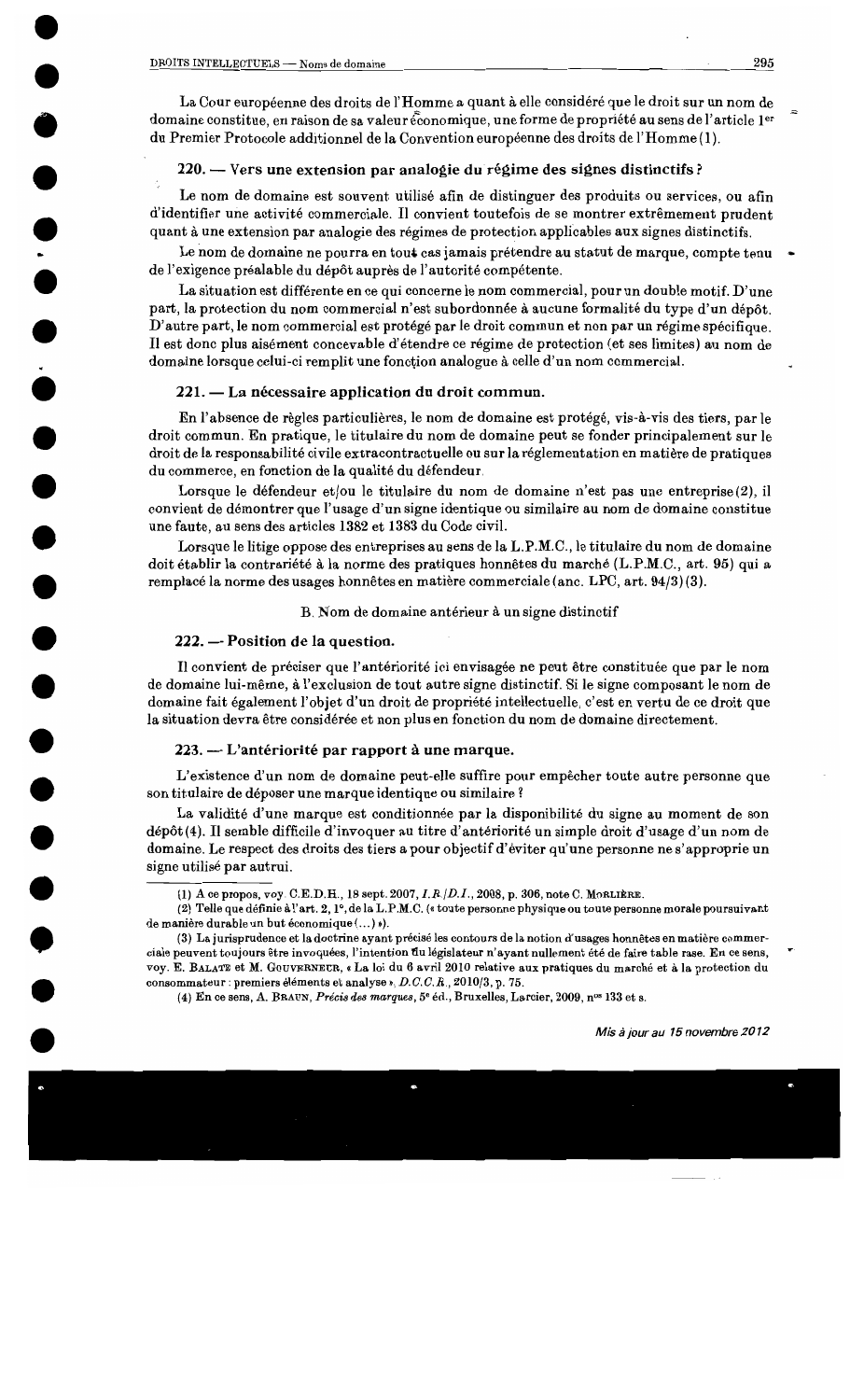Le simple enregistrement d'un nom de domaine ne devrait dès lors pas suffire pour constituer une utilisation susceptible de faire obstacle à un dépôt de marque. En outre, d'un point de vue pratique, on ne peut raisonnablement exiger d'un demandeur d'enregistrement d'une marque qu'il vérifie l'éventuelle existence d'un nom de domaine identique ou similaire dans tous les domaines possibles.

La situation pourrait toutefois être différente lorsqu'un nom de domaine a fait l'objet d'une utilisation en lien avec un site web. Dans ce cas, si le titulaire du nom de domaine établit que le demandeur de marque avait connaissance ou aurait dû avoir connaissance de l'usage qui était fait du signe litigieux dans un nom de domaine, celui-ci devrait pouvoir constituer une antériorité faisant obstacle à un dépôt de marque valide. Plus le nom de domaine aura acquis une renommée importante, plus il sera aisé pour son titulaire d'en assurer une protection passive par l'opposition au dépôt du signe au titre de marque par un tiers. Dans cette hypothèse, on ajoutera que c'est davantage le signe distinctif distinguant les activités (en ligne notamment) du titulaire du nom de domaine (nom commercial) qui constituera une antériorité par rapport à l'enregistrement d'une marque.

#### 224. — L'antériorité par rapport à un nom commercial.

L'utilisation antérieure d'un nom de domaine devrait pareillement autoriser son titulaire à s'opposer à l'usage d'un nom commercial susceptible de prêter à confusion (1).

La protection passive du nom de domaine suppose en effet l'établissement d'une faute ou d'une contravention aux usages honnêtes en matière commerciale, ce qui ne semble pas évident en l'absence de risque de confusion entre le nom de domaine et le nom commercial. Il convient à cet égard de comparer les activités du tiers avec le contenu du site web lié au nom de domaine litigieux.

#### C. Nom de domaine antérieur à un autre nom de domaine

#### 225. — L'application du droit commun.

Compte tenu de la nature des droits y afférents, c'est dans le droit commun qu'il convient de trouver la solution aux situations de concurrence entre deux noms de domaine.

L'utilisation d'un nom de domaine peut, le cas échéant, fonder une action en responsabilité. La faute du titulaire du nom de domaine postérieur doit être établie, au regard notamment de la notoriété du nom de domaine antérieur et des contenus respectifs des sites web concernés (2).

#### 226. — Le recours à la loi du 26 juin 2003.

Dans la mesure où la loi relative à l'enregistrement abusif de noms de domaine ne limite pas les types de signes distinctifs protégés (supra, n<sup>os</sup> 191 et s.), il est possible de fonder une action en cessation sur la circonstance qu'un enregistrement de nom de domaine enfreint les droits afférents à un autre nom de domaine. Tel pourrait être le cas d'un nom de domaine ayant acquis une certaine notoriété et dont un concurrent enregistrerait une variante afin de tenter de détourner une partie de la clientèle.

#### $\S 2.$  — Le nom de domaine protégé par le droit des signes distinctifs

#### 227. — L'opportunité d'une protection complémentaire.

La base contractuelle fondant le droit d'usage d'un nom de domaine ne constitue pas une assise suffisante lorsque l'on envisage de développer une activité en ligne. La protection offerte par le droit commun est en effet relativement aléatoire, dans la mesure où elle requiert la démonstration

<sup>(1)</sup> Sur l'exigence de disponibilité du signe utilisé en tant que nom commercial, voy. Th. van INNIS, Les signes distinctifs, Bruxelles, Larcier, 1997, p. 35 - supra, nº 99.

<sup>(2)</sup> T. HEREMANS, Domeinnamen : een juridische analyse van een nieuw onderscheidingsteken, op. cit., p. 172.